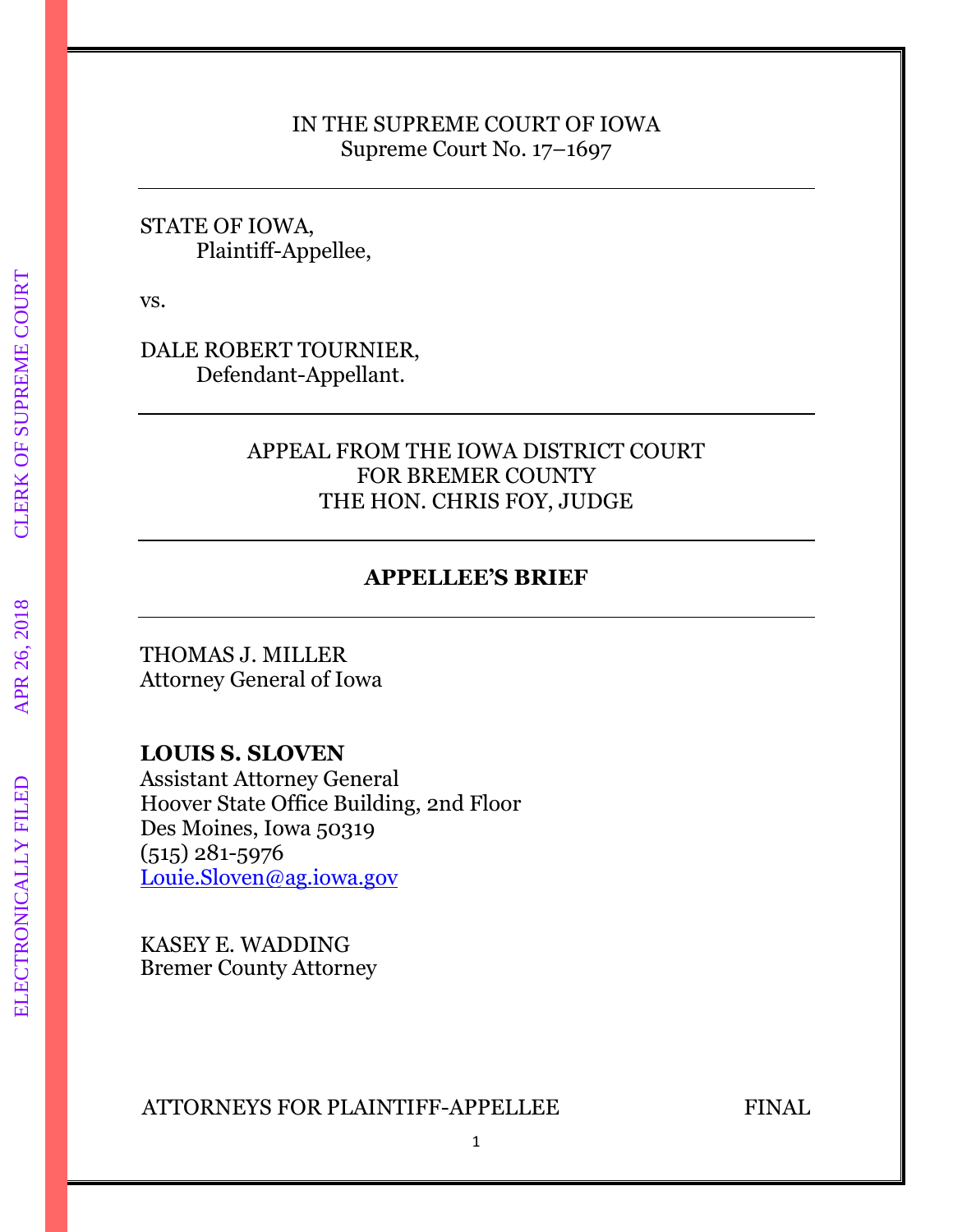# **TABLE OF CONTENTS**

| STATEMENT OF THE ISSUES PRESENTED FOR REVIEW  6                                                                                                                                                                                                                                                                                                           |  |
|-----------------------------------------------------------------------------------------------------------------------------------------------------------------------------------------------------------------------------------------------------------------------------------------------------------------------------------------------------------|--|
|                                                                                                                                                                                                                                                                                                                                                           |  |
|                                                                                                                                                                                                                                                                                                                                                           |  |
|                                                                                                                                                                                                                                                                                                                                                           |  |
| I. The Weight of the Evidence Supports This                                                                                                                                                                                                                                                                                                               |  |
|                                                                                                                                                                                                                                                                                                                                                           |  |
| II. The Court Did Not Err in Denying Tournier's Request<br>to Present Additional Testimony in Lieu of a New Trial<br>Under Iowa Rule of Criminal Procedure 2.24(2)(c)30<br>III. The Trial Court Would Need to Assess Tournier's<br><b>Reasonable Ability to Pay Before Assessing Restitution for</b><br>Jail Fees, But It Has Not Assessed Those Costs-So |  |
|                                                                                                                                                                                                                                                                                                                                                           |  |
|                                                                                                                                                                                                                                                                                                                                                           |  |
|                                                                                                                                                                                                                                                                                                                                                           |  |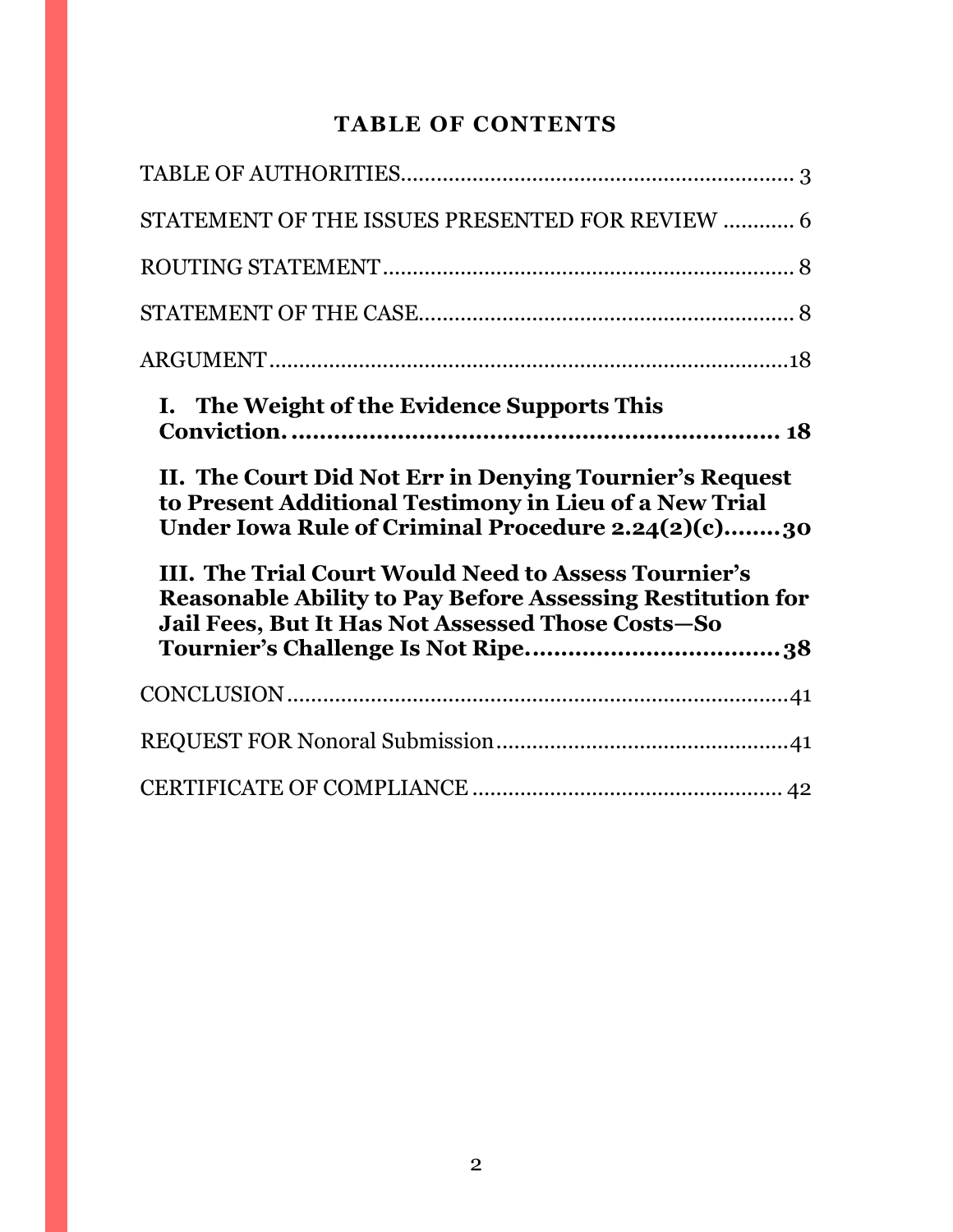# **TABLE OF AUTHORITIES**

# <span id="page-2-0"></span>**Federal Case**

| United States v. Dunkel, 927 F.2d 955 (7th Cir. 1991)  32 |
|-----------------------------------------------------------|
| <b>State Cases</b>                                        |
|                                                           |
|                                                           |
| Meinders v. Dunkerton Cmty. Sch. Dist., 645 N.W.2d 632    |
| Staff Mgmt. v. Jimenez, 839 N.W.2d 640 (Iowa 2013)  34    |
| State v. Abrahamson, 696 N.W.2d 589 (Iowa 2005)  39       |
|                                                           |
| State v. Campbell, No. 15-1181, 2016 WL 4543763           |
|                                                           |
|                                                           |
| State v. Fierro, 15-0684, 2017 WL 512475                  |
|                                                           |
|                                                           |
|                                                           |
|                                                           |
| State v. McAfee, No. 13-0268, 2014 WL 1494901             |
|                                                           |
| State v. Nitcher, 720 N.W.2d 547 (Iowa 2006) 18, 19, 30   |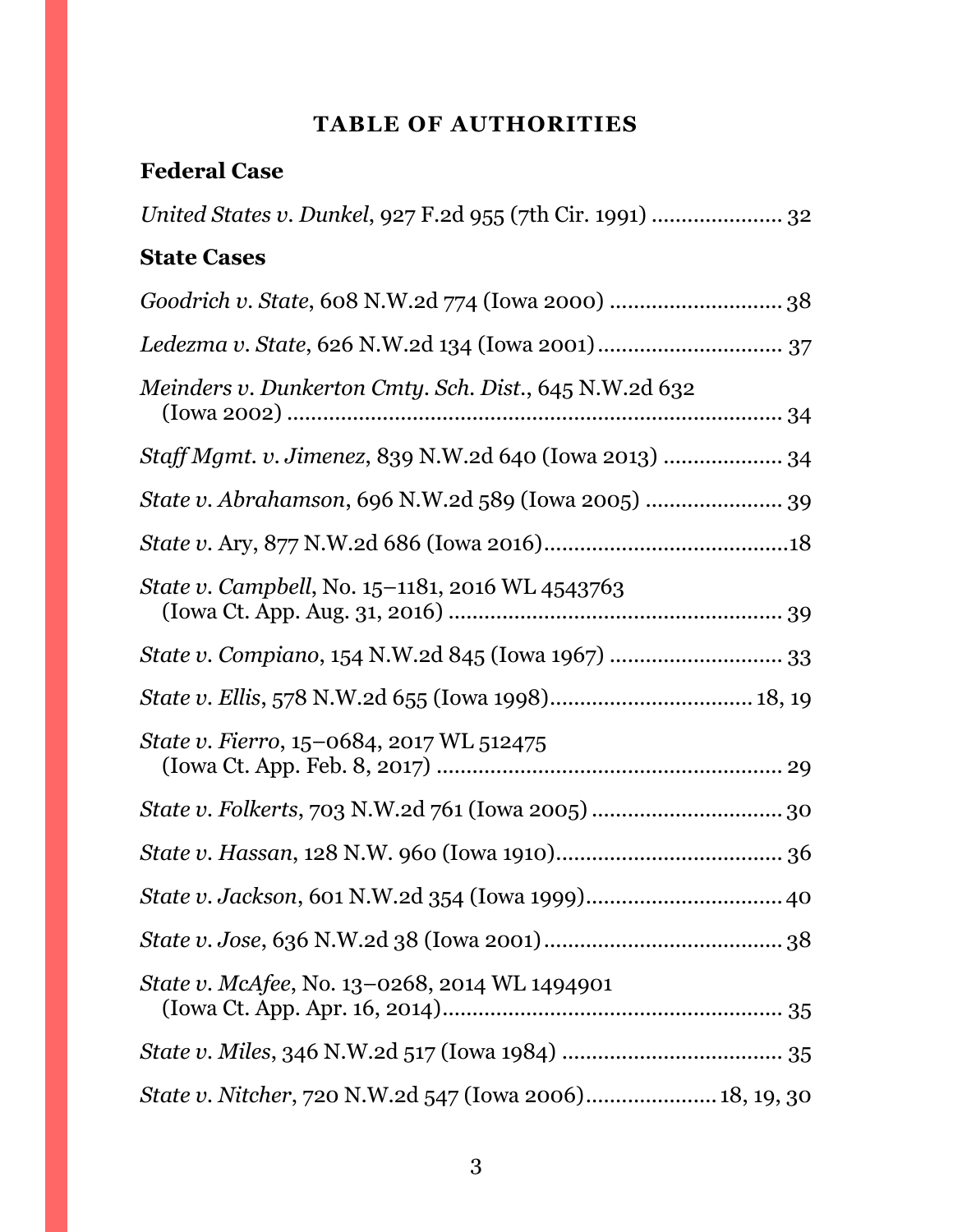| State v. Reeves, 670 N.W.2d 199 (Iowa 2003) 18, 19, 30         |  |
|----------------------------------------------------------------|--|
|                                                                |  |
|                                                                |  |
| State v. Thomas, 520 N.W.2d 311 (Iowa Ct. App. 1994)  38       |  |
|                                                                |  |
|                                                                |  |
|                                                                |  |
| Westergard v. Des Moines Ry. Co., 52 N.W.2d 39 (Iowa 1952)  33 |  |

# **State Statutes**

# **State Rules**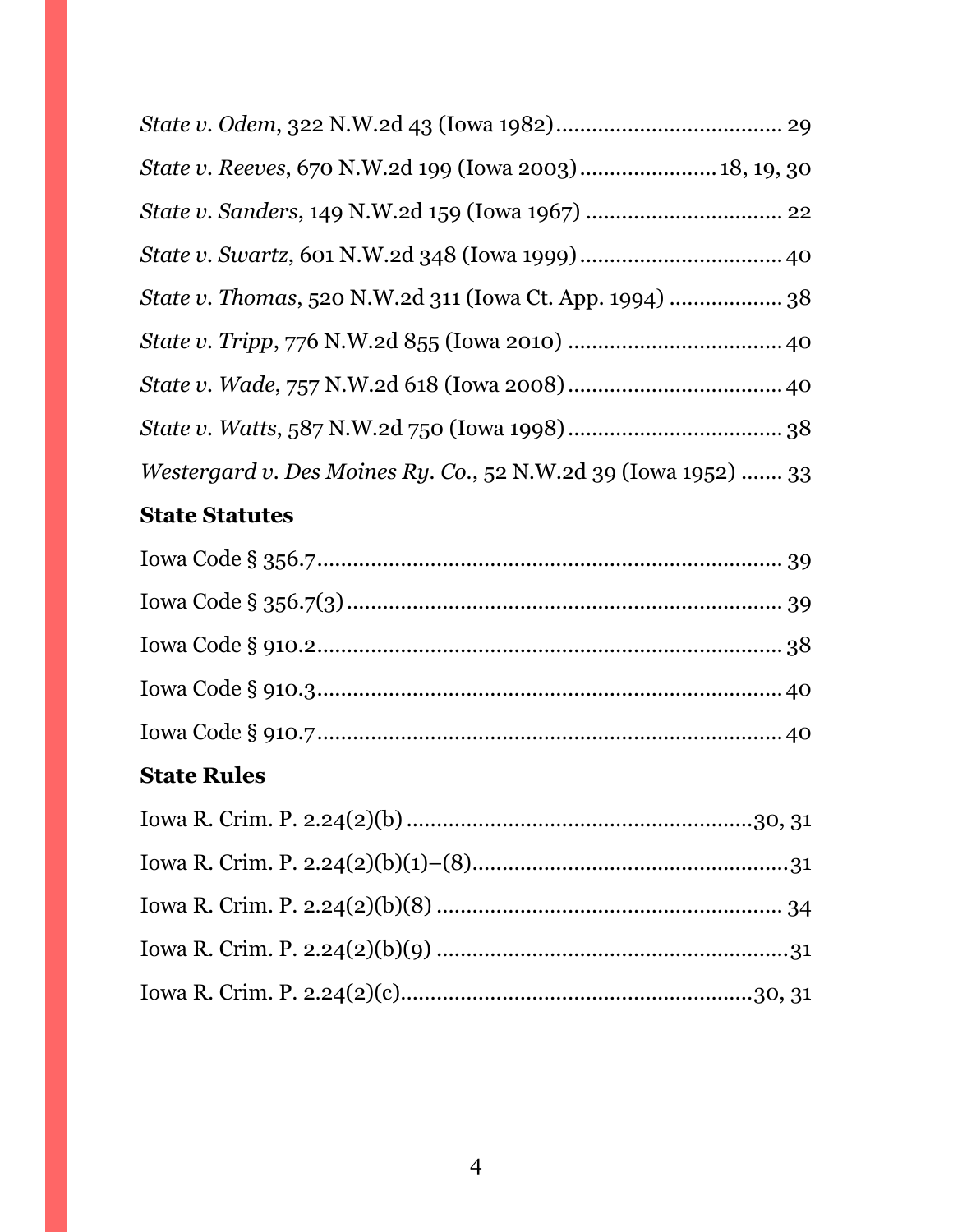# **Other Authorities**

*Strawberry's Berry Big Parade*, FANDOM, [http://strawberryshortcakeberrybitty.wikia.com/wiki/Strawberry%2](http://strawberryshortcakeberrybitty.wikia.com/wiki/Strawberry%27s_Berry_Big_Parade) [7s\\_Berry\\_Big\\_Parade](http://strawberryshortcakeberrybitty.wikia.com/wiki/Strawberry%27s_Berry_Big_Parade) (version accessed on April 6, 2018 archived at [https://perma.cc/FU9W-SKZD\)](https://perma.cc/FU9W-SKZD).........................................................28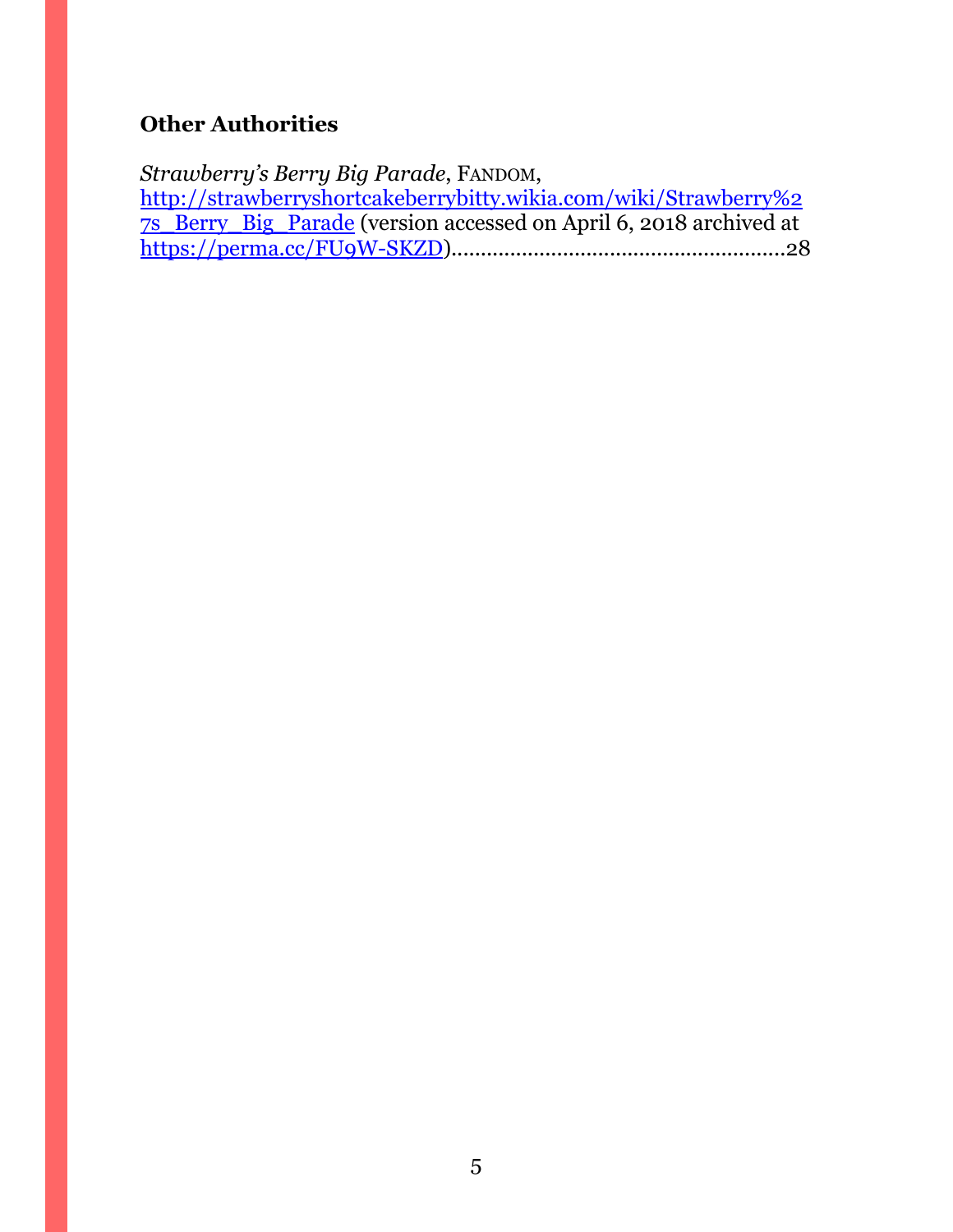#### <span id="page-5-0"></span>**STATEMENT OF THE ISSUES PRESENTED FOR REVIEW**

#### **I. Was the Verdict Against the Weight of the Evidence?**

Authorities

*State v.* Ary, 877 N.W.2d 686 (Iowa 2016) *State v. Ellis*, 578 N.W.2d 655 (Iowa 1998) *State v. Fierro*, 15–0684, 2017 WL 512475 (Iowa Ct. App. Feb. 8, 2017) *State v. Nitcher*, 720 N.W.2d 547 (Iowa 2006) *State v. Odem*, 322 N.W.2d 43 (Iowa 1982) *State v. Reeves*, 670 N.W.2d 199 (Iowa 2003) *State v. Sanders*, 149 N.W.2d 159 (Iowa 1967) *Strawberry's Berry Big Parade*, FANDOM, [http://strawberryshortcakeberrybitty.wikia.com/wiki/Strawber](http://strawberryshortcakeberrybitty.wikia.com/wiki/Strawberry%27s_Berry_Big_Parade) [ry%27s\\_Berry\\_Big\\_Parade](http://strawberryshortcakeberrybitty.wikia.com/wiki/Strawberry%27s_Berry_Big_Parade) (version accessed on April 6, 2018 archived at [https://perma.cc/FU9W-SKZD\)](https://perma.cc/FU9W-SKZD)

## **II. Did the Trial Court Abuse Its Discretion When It Denied Tournier's Post-Verdict Request to Reopen the Record to Hear Testimony from Additional Witnesses?**

## Authorities

*United States v. Dunkel*, 927 F.2d 955 (7th Cir. 1991) *Ledezma v. State*, 626 N.W.2d 134 (Iowa 2001) *Meinders v. Dunkerton Cmty. Sch. Dist.*, 645 N.W.2d 632 (Iowa 2002) *State v. Nitcher*, 720 N.W.2d 547 (Iowa 2006) *State v. Reeves*, 670 N.W.2d 199 (Iowa 2003) *Staff Mgmt. v. Jimenez*, 839 N.W.2d 640 (Iowa 2013) *State v. Compiano*, 154 N.W.2d 845 (Iowa 1967) *State v. Folkerts*, 703 N.W.2d 761 (Iowa 2005) *State v. Hassan*, 128 N.W. 960 (Iowa 1910) *State v. McAfee*, No. 13–0268, 2014 WL 1494901 (Iowa Ct. App. Apr. 16, 2014) *State v. Miles*, 346 N.W.2d 517 (Iowa 1984) *Westergard v. Des Moines Ry. Co.*, 52 N.W.2d 39 (Iowa 1952) Iowa R. Crim. P. 2.24(2)(b)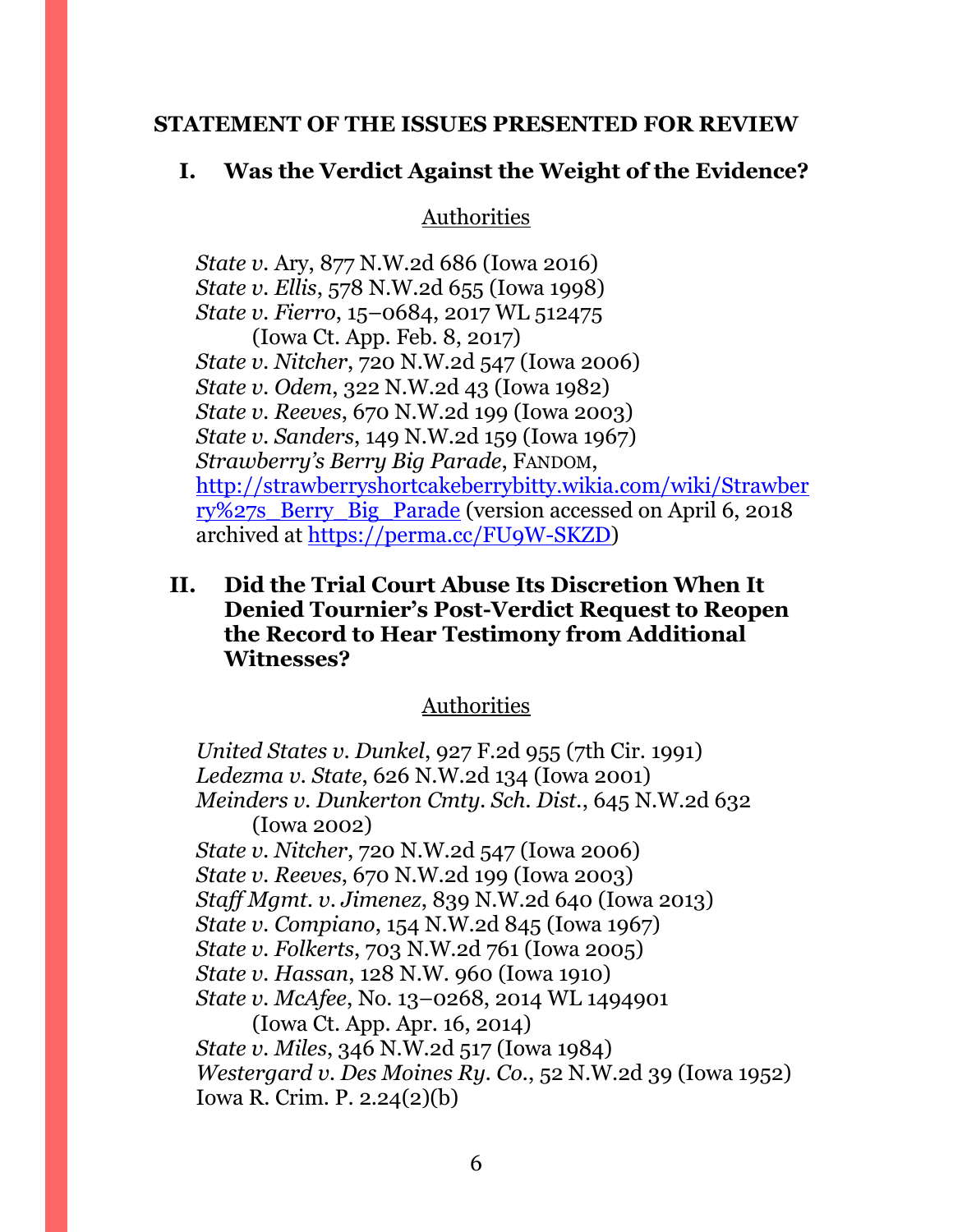Iowa R. Crim. P. 2.24(2)(b)(1)–(8) Iowa R. Crim. P. 2.24(2)(b)(8) Iowa R. Crim. P. 2.24(2)(b)(9) Iowa R. Crim. P. 2.24(2)(c)

## **III. Did The Sentencing Court Err in Assessing Indefinite Financial Obligations to Tournier, Including Reimbursement of Costs for Jail Room/Board?**

#### Authorities

*Goodrich v. State*, 608 N.W.2d 774 (Iowa 2000) *State v. Abrahamson*, 696 N.W.2d 589 (Iowa 2005) *State v. Campbell*, No. 15–1181, 2016 WL 4543763 (Iowa Ct. App. Aug. 31, 2016) *State v. Dudley*, 766 N.W.2d 606 (Iowa 2009) *State v. Jackson*, 601 N.W.2d 354 (Iowa 1999) *State v. Jose*, 636 N.W.2d 38 (Iowa 2001) *State v. Swartz*, 601 N.W.2d 348 (Iowa 1999) *State v. Thomas*, 520 N.W.2d 311 (Iowa Ct. App. 1994) *State v. Tripp*, 776 N.W.2d 855 (Iowa 2010) *State v. Wade*, 757 N.W.2d 618 (Iowa 2008) *State v. Watts*, 587 N.W.2d 750 (Iowa 1998) Iowa Code § 910.2 Iowa Code § 910.3 Iowa Code § 910.7 Iowa Code § 356.7 Iowa Code § 356.7(3)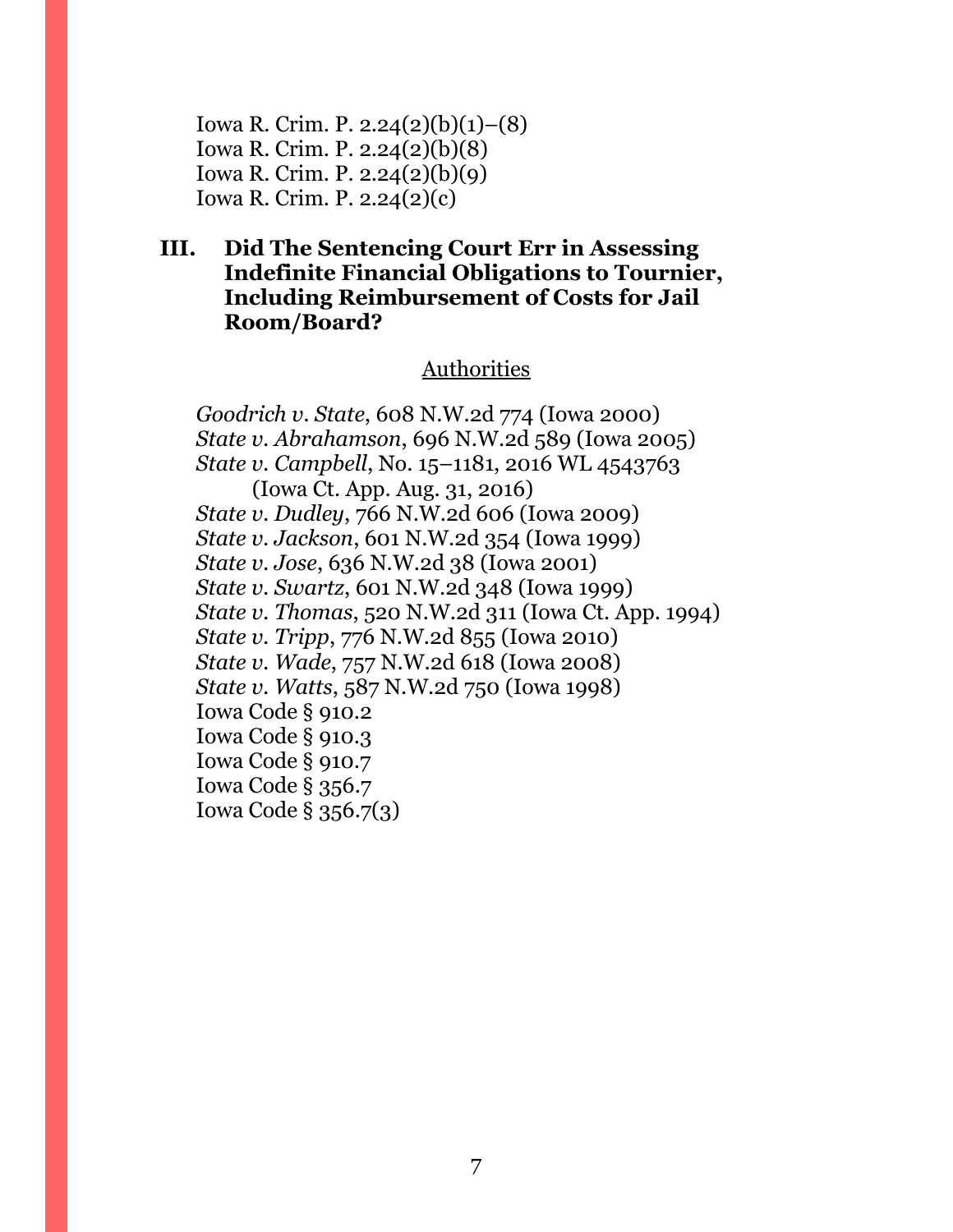#### **ROUTING STATEMENT**

<span id="page-7-0"></span>Tournier requests retention; he argues that his claim about the proper construction of Iowa Rule of Criminal Procedure 2.24(2)(c) raises a substantial issue of first impression. *See* Def's Br. at 14. While definitive guidance would help resolve similar challenges in the future, the rule's text does not raise any of the "substantial questions" posed in Tournier's brief—it specifically provides that the trial court may reopen the record "where appropriate, in lieu of granting a new trial." *See* Iowa R. Crim. P. 2.24(2)(c). This unambiguously refers to those situations where a motion for new trial would have been granted if the matter had been tried to a jury. All of Tournier's suggestions to the contrary can be dismissed by applying established legal principles of statutory construction, which means this case meets the criteria for transfer to the Iowa Court of Appeals. *See* Iowa R. App. P. 6.1101(3)(a).

#### **STATEMENT OF THE CASE**

#### <span id="page-7-1"></span>**Nature of the Case**

After a bench trial, Dale Robert Tournier was convicted of sexual abuse in the second degree, a Class B felony, in violation of Iowa Code sections 709.1(3) and 709.3(1)(b) (2016). The evidence showed that, on July 4, 2016, Tournier used his finger/hand to touch six-year-old Z.K.'s genitals. At trial, Z.K. testified that this occurred.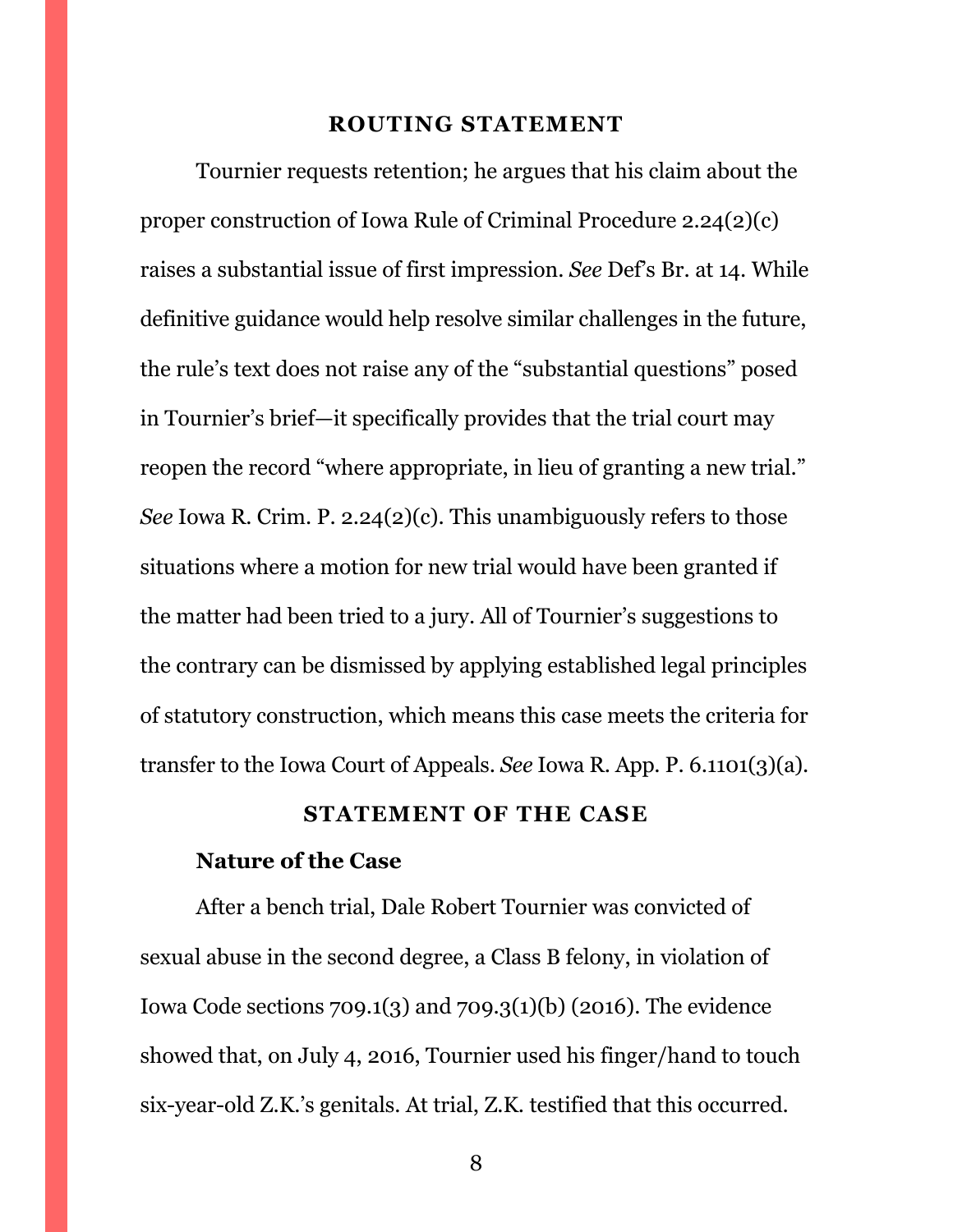On appeal, Tournier argues that (1) the verdict was against the weight of the evidence; (2) the trial court erred by refusing to grant Tournier's alternative request in his motion for new trial, which asked the court to reopen the record and receive additional testimony; and (3) the court erred by assessing indefinite obligations to repay jail fees.

#### **Facts**

Z.K. and her family lived next door to Tournier in Waverly, IA. On July 4, 2016, Z.K. was six years old. Tournier had a four-year-old daughter, K.T., who often played with Z.K. *See* TrialTr. p.23,ln.6– p.30,ln.15; TrialTr. p.64,ln.2–p.66,ln.16.

Z.K. testified that Tournier "touched [her] privates," and that this happened "at the trampoline" and "in [K.T.]'s room." *See* TrialTr. p.31,ln.2–p.32,ln.23; TrialTr. p.39,ln.13–p.40,ln.24. Z.K. said her "privates" are the parts she uses for "going to the bathroom." *See*  TrialTr. p.34,ln.2–8. Z.K. testified Tournier touched her privates with "[h]is hand." *See* TrialTr. p.35,ln.12–18. Z.K. had difficult describing what happened, but she remembered reporting that Tournier had licked her privates too. *See* TrialTr. p.41,ln.2–19. At some point, Z.K. thought that "[i]t was a secret" but then she told her mother what happened after her mother told her "you can't keep secrets." *See*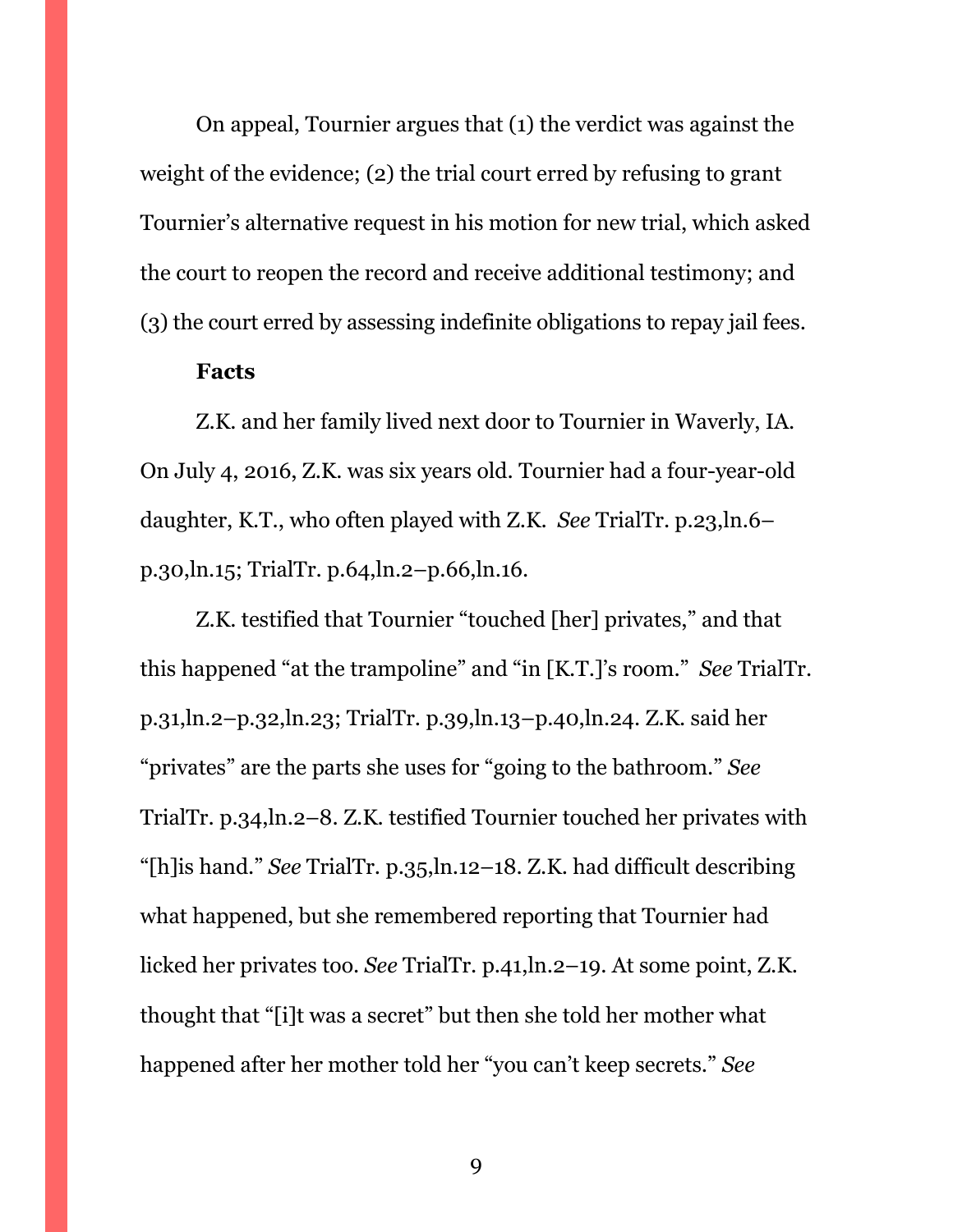TrialTr. p.34,ln.19–p.35,ln.10. She confirmed that Tournier had touched her privates under her clothes on the trampoline, and K.T. was the only other person who was present. *See* TrialTr. p.49,ln.20– p.53,ln.2. Tournier also touched Z.K.'s privates with his hand on her bare skin in K.T.'s room, when nobody else but K.T. was present. *See*  TrialTr. p.54,ln.7–p.57,ln.20.

Theresa is Z.K.'s grandmother and adoptive mother, and she remembered that K.T. was having a birthday party on July 4, 2016. Z.K. and K.T. played together throughout the day, and were going "back and forth" between both houses and outdoor play areas. *See*  TrialTr. p.66,ln.16–p.68,ln.7. When Z.K. came home at the very end of the day, this exchange happened:

[Z.K.] came in the house. She goes, Grandma, I'm not suppose to tell. And I looked at her. And I said, [Z.K.], you can tell Grandma anything. You can tell me anything. He said you'll be mad at me. I said, [Z.K.], Momma doesn't get mad at you.

[Z.K.] came in the house. She said to me I'm not suppose to tell. And I told her Grandma — you can tell Grandma anything. And she said but he said you'd be mad. I said I'm not going to be mad at you. Just tell me what happened. She said [Tournier] touched me here and she pointed to between her legs. I said what. Dale touched me here. She pointed again between her legs. And then she touched her butt.

 $\left[ \ldots \right]$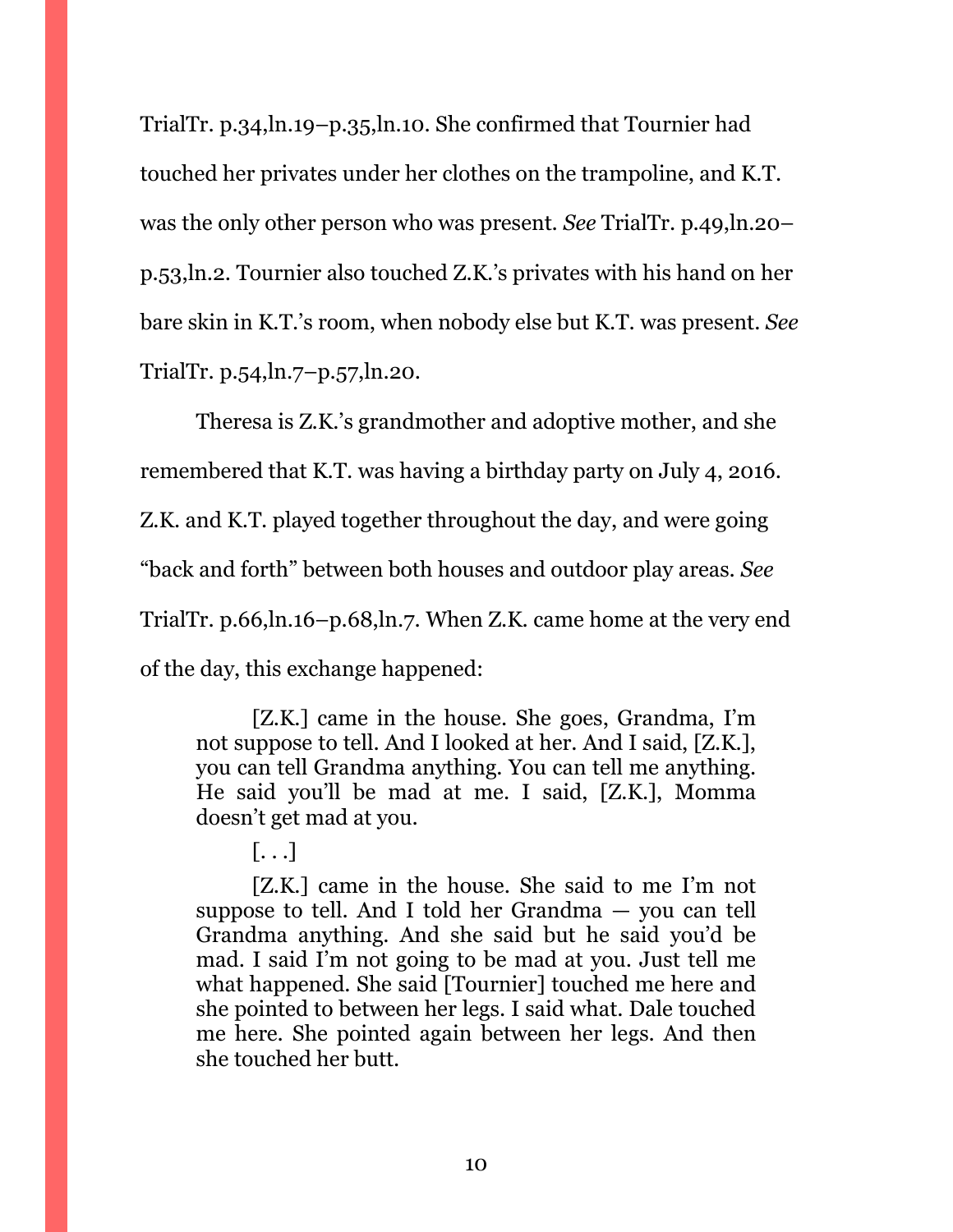TrialTr. p.70,ln.16–p.71,ln.9; TrialTr. p. 73,ln.22–p.74,ln.9. Theresa said Z.K. appeared "shaken" and "scared." *See* TrialTr. p.74,ln.10–13. Theresa gave Z.K. a hug and called the police to report what she said. *See* TrialTr. p.74,ln.14–p.75,ln.8. This conversation happened right after Z.K. came home, and Z.K. indicated that Tournier had told her not to tell anyone. *See* TrialTr. p.78,ln.15–p.79,ln.18.

Theresa's husband (Gary) heard the report and went to Tournier's house to ask him about what happened. *See* TrialTr. p.75,ln.15–p.76,ln.5; TrialTr. p.79,ln.19–p.80,ln.6. Gary described Z.K.'s report, just like Theresa did. *See* TrialTr. p.93,ln.4–p.95,ln.3. Gary went and asked Tournier if they could speak in private. *See*  TrialTr. p.95,ln.4–16. Gary described their conversation:

I had mentioned to him that  $[Z,K]$  was  $-$  what [Z.K.] had said. And he denied doing anything. And said that if he had touched her, that it was all incidental. How kids play. He'd get wrestling around with them then. And that was it.

 $\lceil \ldots \rceil$ 

I had told him that — Well, he had said that going in the bedroom to change [K.T.], [Z.K.] wanted to come in. Kind of  $-$  She wanted  $-$  begged to come in. And she told him at that time that  $-$  [Z.K.] told him that it was all right for him to see her naked because her grandpa sees her naked all the time.

*See* TrialTr. p.95,ln.17–p.96,ln.24. The next time Gary talked to

Tournier about this incident was a couple months later, when Z.K.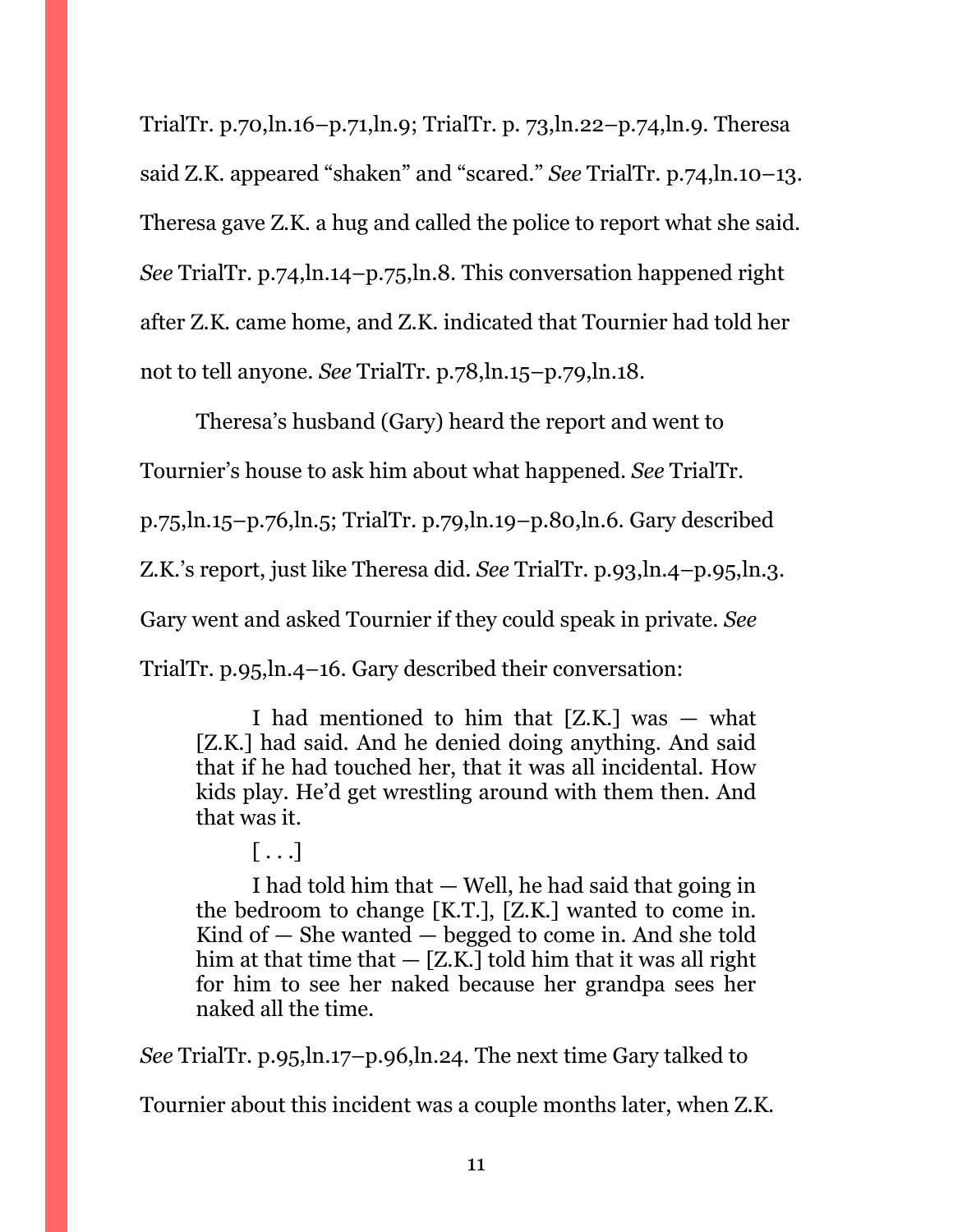and K.T. were playing together outside and Tournier "hollered for [K.T.] to come home." *See* TrialTr. p.96,ln.21–p.97,ln.8. K.T. did not want to go home and she refused to budge from Gary's front steps, so Tournier had to come and grab her. *See* TrialTr. p.97,ln.9–20. Then, Tournier came back to talk to Gary—and he told Gary that "he has only given [Z.K.] raspberries that night and that was it." *See* TrialTr. p.97,ln.16–p.98,ln.4. Gary did not believe Tournier—he "blew it off because [he] figured [Tournier] was changing his story," and "was trying to cover why he might have some DNA testing on [Z.K.]." *See*  TrialTr. p.98,ln.5–23. Tournier had not mentioned giving anyone raspberries during that prior conversation with Gary on July 4. *See*  TrialTr. p.99,ln.7–21; TrialTr. p.107,ln.2–p.108,ln.19.

Police came to Theresa and Gary's house to speak with Z.K. and collect evidence. As the officers were leaving, Tournier's son (Shawn) came to the house to talk with Gary, and he mentioned that Tournier had already left because he was "scared" and "nervous." *See* TrialTr. p.113,ln.17–p.118,ln.24. Ryan Cosby was present at Tournier's house on July 4, 2016, and he heard second-hand descriptions of what Z.K. said Tournier had done. *See* TrialTr. p.169,ln.5–p.172,ln.6. He went with Shawn to Theresa and Gary's house to talk to the police. *See*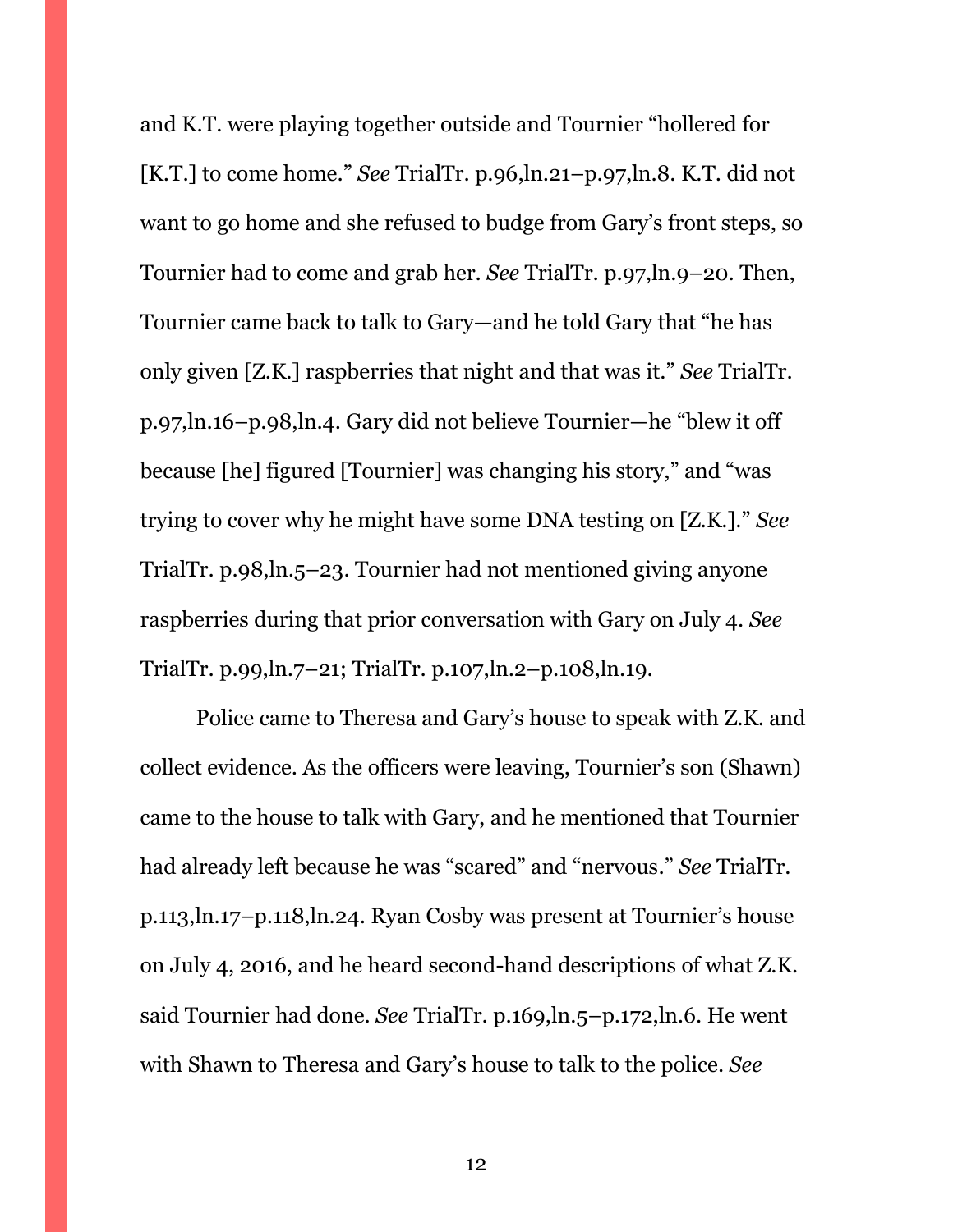TrialTr. p.172,ln.7–p.173,ln.21. Then, he and Shawn returned to Tournier's house and stayed there for the rest of the evening. *See*  TrialTr. p.173,ln.22–p.174,ln.6. Eventually, Tournier returned and entered through "the back of the garage." *See* TrialTr. p.174,ln.7– p.175,ln.1. Cosby was present for the ensuing conversation:

[Shawn] just asked [Tourier] if he did it. And [Tourier] said no.

And then maybe something about a trampoline. . . .

That she could have thought maybe when they were jumping, playing around that that's when it could have happened. Like an accident.

*See* TrialTr. p.175,ln.2–p.176,ln.20. Tourier left again, shortly after

that conversation. *See* TrialTr. p.176,ln.21–p.177,ln.21.

Alicia Moburg, a social worker with DHS, spoke to Tournier

about Z.K.'s allegations. *See* TrialTr. p.128,ln.3–p.131,ln.5.

He had informed me that nothing had happened between himself and [Z.K.]. Um. He indicated that the whole thing was a misunderstanding. Um. He said that he was in his daughter's bedroom working on putting together a kitchenette for his daughter. Um. He had talked about how his girlfriend and then his girlfriend's mother were in the home the whole time that  $-$  that they were there. Um. He had talked about how his girlfriend had come in and out of the room several times while he was in there putting the kitchenette together. Um. He talked about how, um, he was just tickling his daughter and [Z.K.]. Um. And that he hadn't touched her inappropriately. Um. He stated that [Z.K.] doesn't know the difference between good touch and bad touch.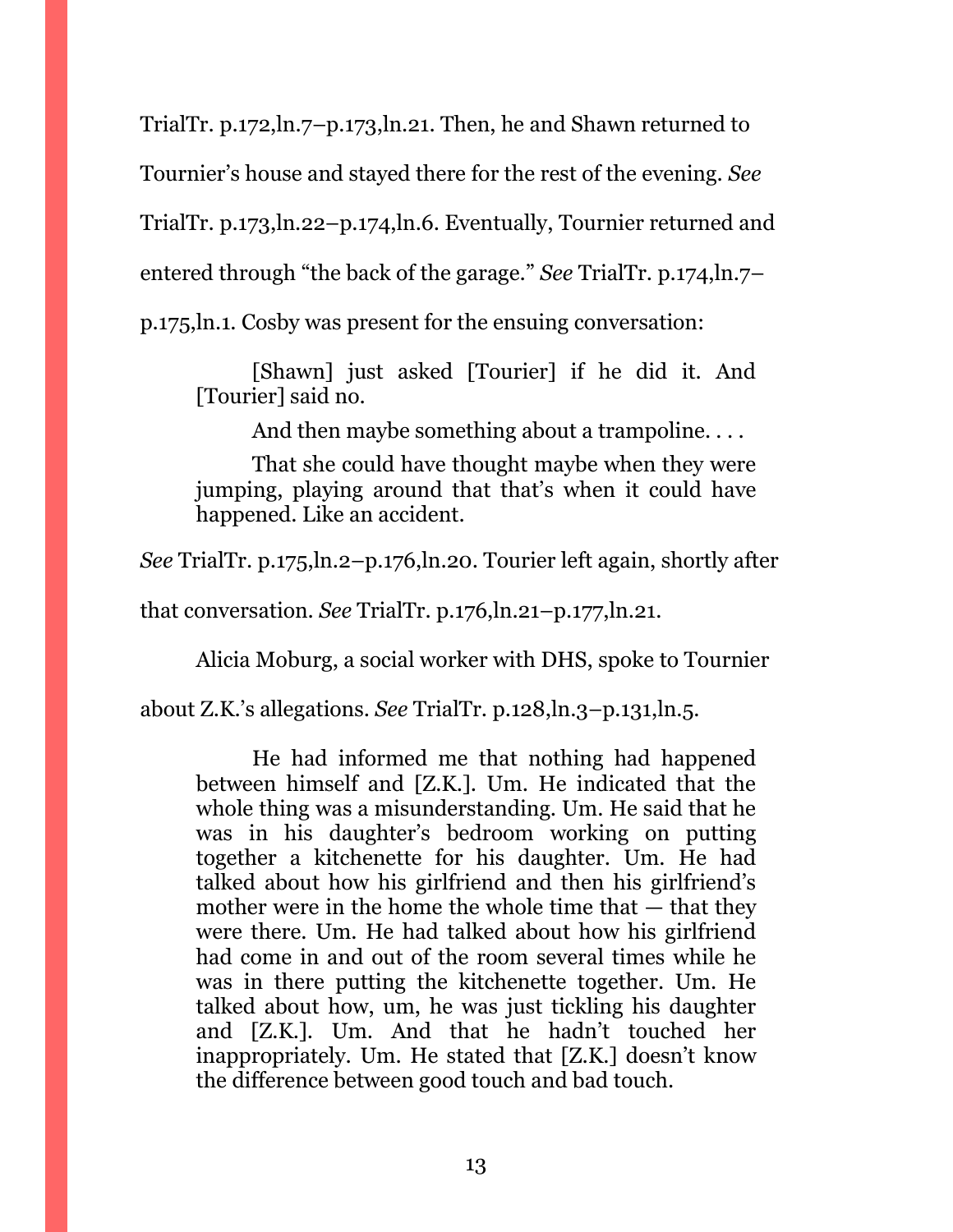TrialTr. p.131,ln.6–25. Moburg said Tournier was increasingly becoming "agitated" during their conversation, and he tried to turn the conversation towards allegations against Z.K.'s father. *See* TrialTr. p.132,ln.2–22. DHS waited to finish its report until law enforcement concluded their own investigation. *See* TrialTr. p.137,ln.17–p.139,ln.8.

Katie Strub is a supervisor and forensic interviewer at the Allen Child Protection Center (CPC) in Waterloo, and she conducted a CPC interview with Z.K. on July 5 (one day after these incidents occurred). *See* TrialTr. p.224,ln.4–p.226,ln.8. Right away, when Katie told Z.K. that she usually talks with children about "people that bother them," Z.K. immediately began telling Katie about what happened "last night." *See* State's Ex. G, at 0:00–0:30. She said, "The neighbor dad put right down here," and she pointed to her vagina and said she "didn't like it." *See* State's Ex. G, at 0:30–0:49. She repeated: "The neighbor dad like touched right here." *See* State's Ex. G, at 2:35–2:41. She giggled at the name she said for that part of her body ("pee spot") but she also knew it meant that she would not be able to go play at K.T.'s house anymore. *See* State's Ex. G, at 2:42–2:59. And when she was told about the rule that people have to tell the truth, she immediately responded: "I am telling the truth of him touching the spot." State's Ex. G, at 7:23–7:38.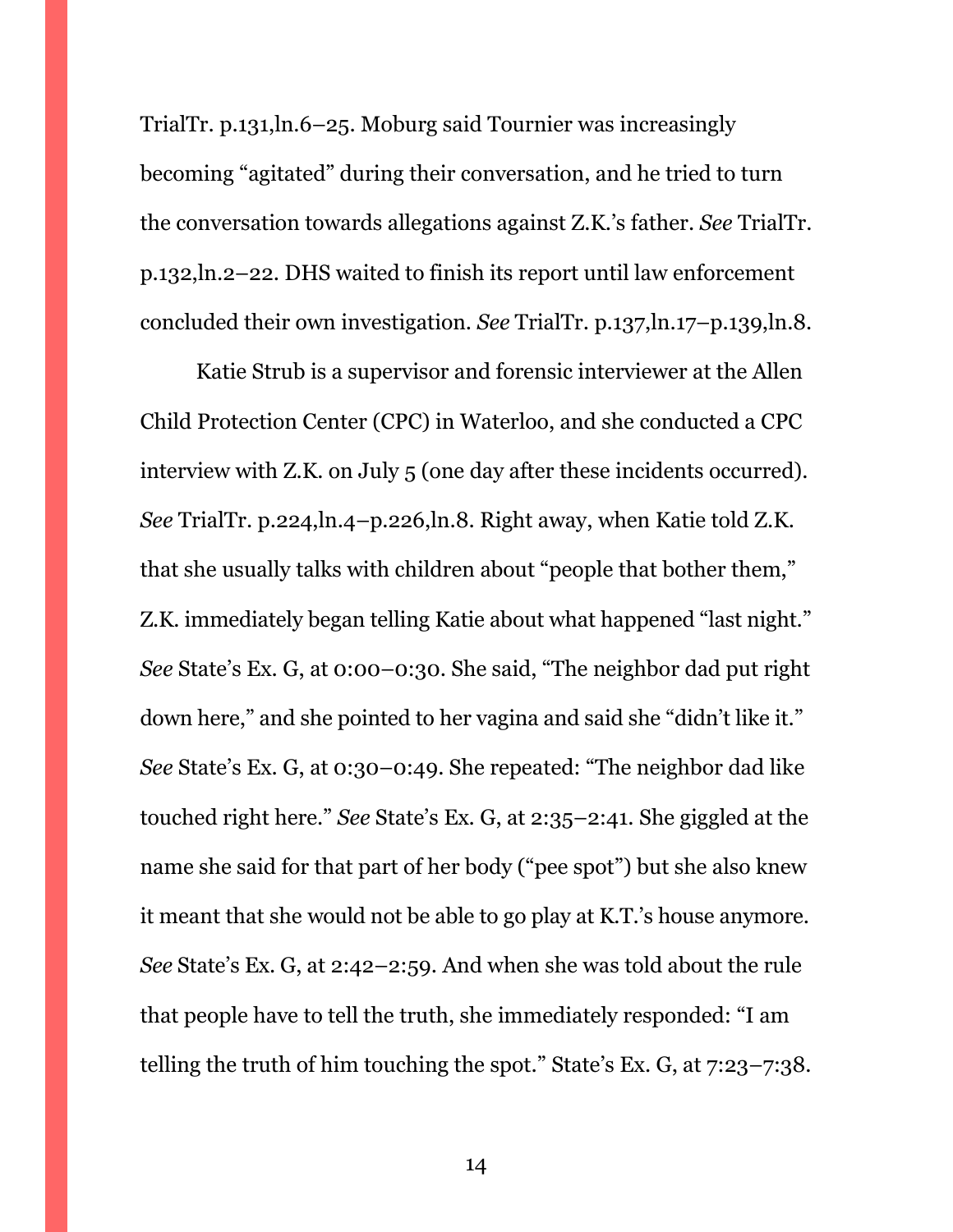When asked to start at the beginning, Z.K. said: "I remember him touched when we were on the trampoline and when we was in [K.T.]'s bedroom." The trampoline incident happened when she, K.T., and Tournier were jumping on the trampoline and she fell on top of Tournier—Z.K. expressly described Tournier reaching his hand into her pants and inside her "panties," and she even demonstrated using her own hand. *See* State's Ex. G, at 7:42–8:40. She said that made her "pee spot" feel "not good." *See* State's Ex. G, at 8:40–8:43; State's Ex. G, at 9:07–9:29. Z.K. said Tournier also licked her in that same spot, but was less clear on how that happened. *See* State's Ex. G, at 9:29–10:20. Later, Z.K. was jumping on the bed in K.T.'s bedroom with K.T., and then K.T. stopped jumping to take a break and watch My Little Pony. *See* State's Ex. G, at 12:19–13:17. Again, Z.K. said that Tournier touched and licked her "pee spot" in the same way, while Z.K. laid on the floor. *See* State's Ex. G at 14:02–16:26; State's Ex. G, at 16:54–18:02. Z.K. also said Tournier told her not to tell anybody, and people would be mad at her. *See* State's Ex. G, at 18:06–18:36.

Waverly Police Department Captain Jason Leonard was present for that interview, behind the two-way mirror. *See* TrialTr. p.186,ln.10– p.191,ln.22. Captain Leonard had already received a call from Tournier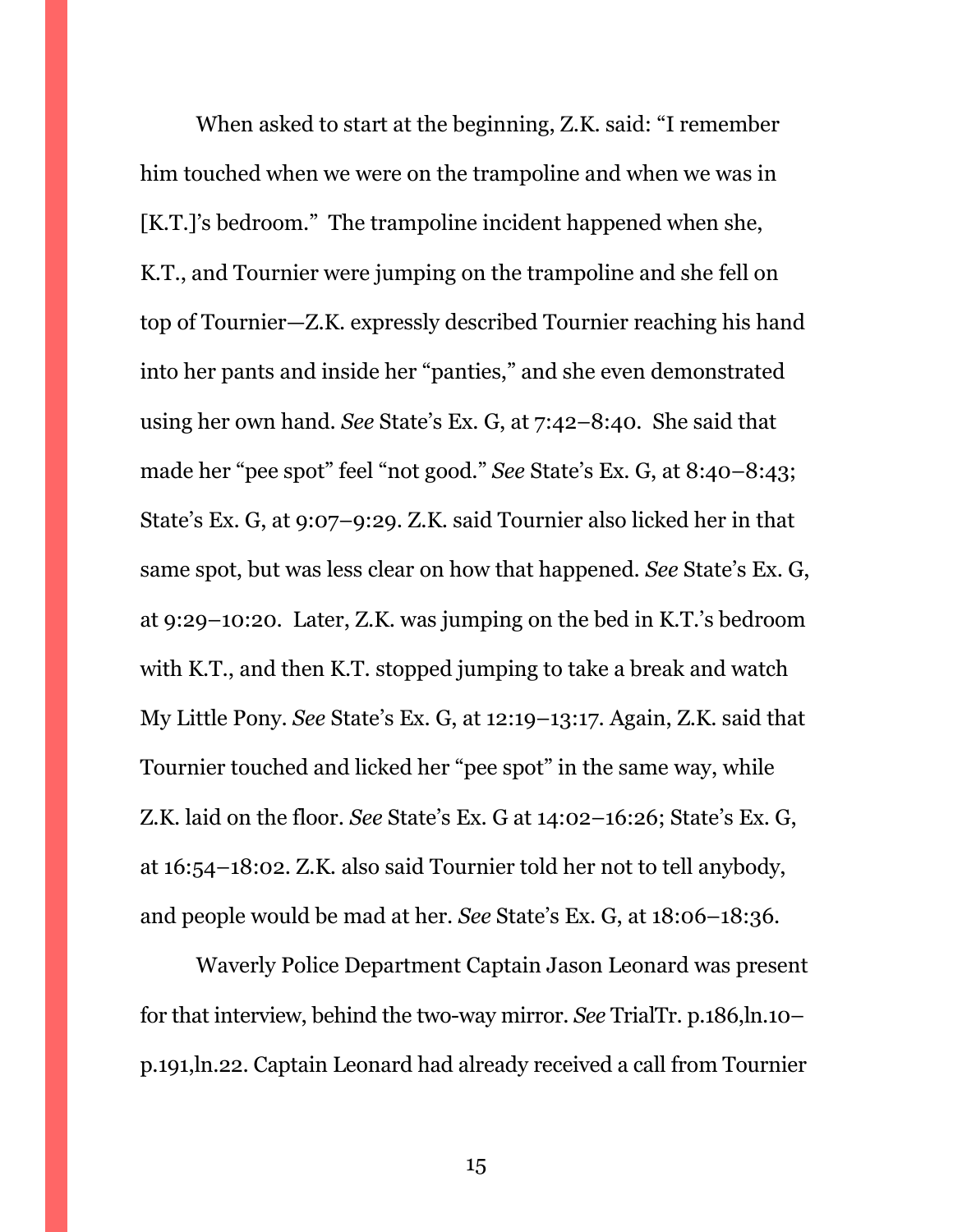that morning, *before* the interview. *See* TrialTr. p.192, ln.5–p.193,ln.21.

Tournier told Captain Leonard he was "called by his son" to tell him

that "the cops were there after he had left." *See* TrialTr. p.194,ln.5–14.

He basically has told me at that time that there was, um — that they were inside their home, the Tournier home. He was putting together a play set or a kitchen set for his kids. And that in the  $-$  in the process of tickling, he said that [Z.K.], the victim, as well as his own daughter were in the same room playing. And that during that time period that he had — had tickled them, both of the girls, at that moment in time. . . .

. . . He explained to me that when he was touching or tickling [Z.K.] that she had made a movement, a pushing his hands down toward her genital region, towards that area, um, and that he pulled his hand away before it got any lower than her — her waistline.

*See* TrialTr. p.194,ln.15–p.195,ln.9. Tournier also mentioned that

"[h]e basically asked her not to tell her grandparents." *See* TrialTr.

p.195,ln.10–p.196,ln.2. Captain Leonard thought the conversation

was strange because Tournier was describing events that happened in

K.T.'s room, but Captain Leonard had only been told about touching

that happened on the trampoline. *See* TrialTr. p.197,ln.5–24.

During a subsequent phone call that Captain Leonard was able to record, Tournier insisted this was nothing but "a simple accident," then described a *separate* episode in the swimming pool. *See* State's Ex. D, pbx  $\#2$ , at  $5:24-6:45$ . Then, during another call, he said: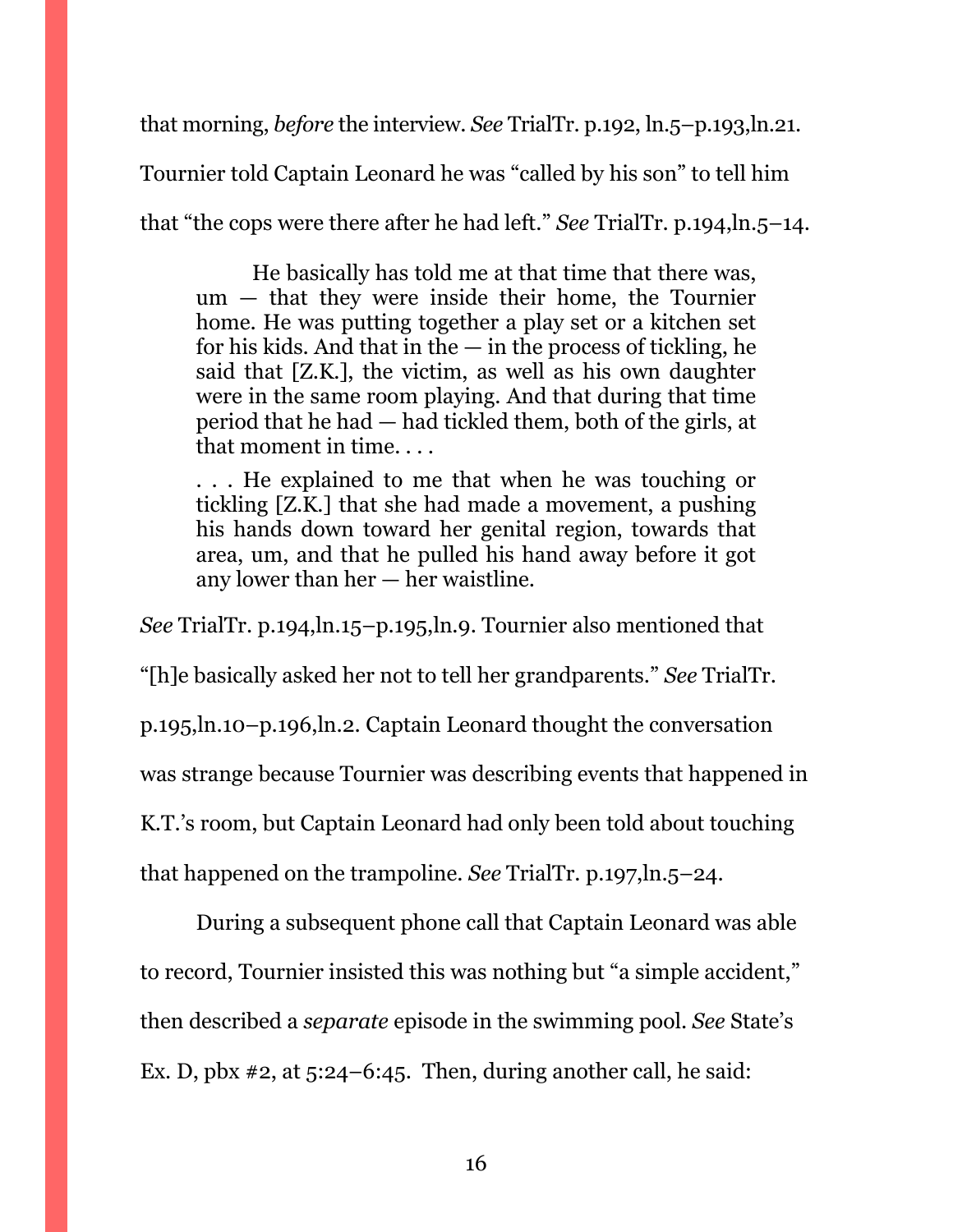But I'm gonna reiterate on the fact that I didn't fucking do nothing. I didn't do anything wrong, I was tickling the girls, I gave them raspberries, I was tickling their bellies, tickling the inside of their legs, she took it the wrong way, and shit got blown way out of proportion.

*See* State's Ex. D, pbx #3, at 6:26–6:55.

The trial court issued a verdict finding that Tournier "knowingly and intentionally made contact between his finger or hand and the genitalia of Z.K." *See* Verdict (8/7/17) at 1–2; App. 13–14. But it found "the State did not carry its burden of proof on the other charge" that alleged contact between Tournier's mouth and Z.K.'s genitalia, and it found Tournier not guilty on that count. *See id.*; App. 13–14. Tournier filed a motion for new trial, and the parties argued that motion before the court, just prior to sentencing. *See* Motion for New Trial (9/18/17); App. 17; Response to Motion for New Trial (10/9/17); App. 19; Sent.Tr. p.2,ln.22–p.13,ln.24.

Additional facts will be discussed when relevant.

.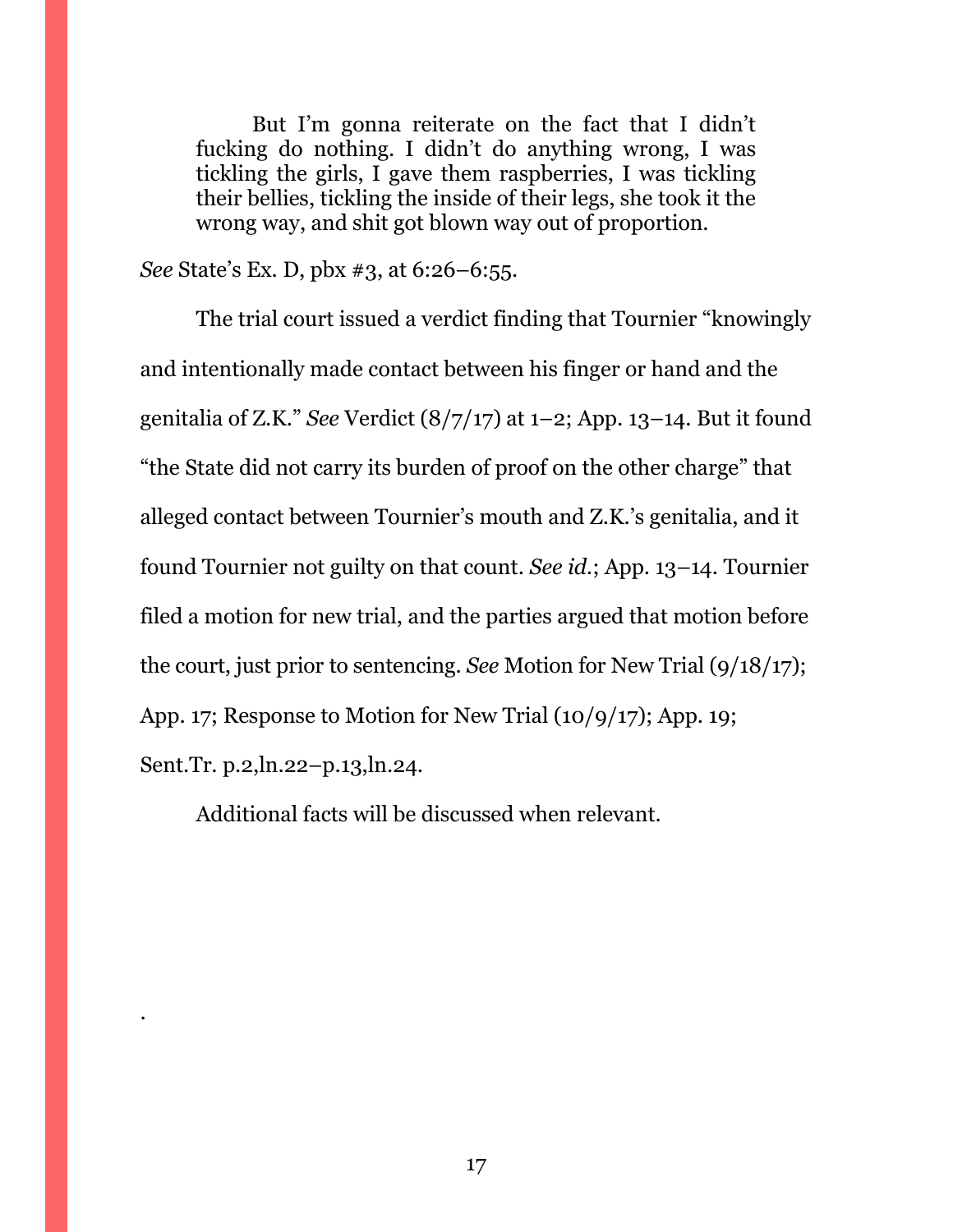#### **ARGUMENT**

# <span id="page-17-1"></span><span id="page-17-0"></span>**I. The Weight of the Evidence Supports This Conviction. Preservation of Error**

Error was preserved. Tournier raised this challenge in his motion for a new trial, and the trial court ruled on it. *See* Motion for New Trial (9/18/17); App. 17; Sent.Tr. p.2,ln.22–p.13,ln.24.

## **Standard of Review**

The ruling denying the motion for new trial is reviewed for abuse of discretion. *See State v. Nitcher*, 720 N.W.2d 547, 559 (Iowa 2006) (quoting *State v. Reeves*, 670 N.W.2d 199, 202 (Iowa 2003)).

The trial court's discretion to deny a challenge to the weight of the evidence is only abused where "the evidence preponderates heavily against the verdict." *Reeves*, 670 N.W.2d at 202 (quoting *State v. Ellis*, 578 N.W.2d 655, 658–59 (Iowa 1998)). This standard "allows the court to grant a motion for new trial only if more evidence supports the alternative verdict as opposed to the verdict rendered." *State v.* Ary, 877 N.W.2d 686, 706 (Iowa 2016). Moreover, "[o]n a weight-of-the-evidence claim, appellate review is limited to a review of the exercise of discretion by the trial court, not of the underlying question of whether the verdict is against the weight of the evidence." *See Reeves*, 670 N.W.2d at 203.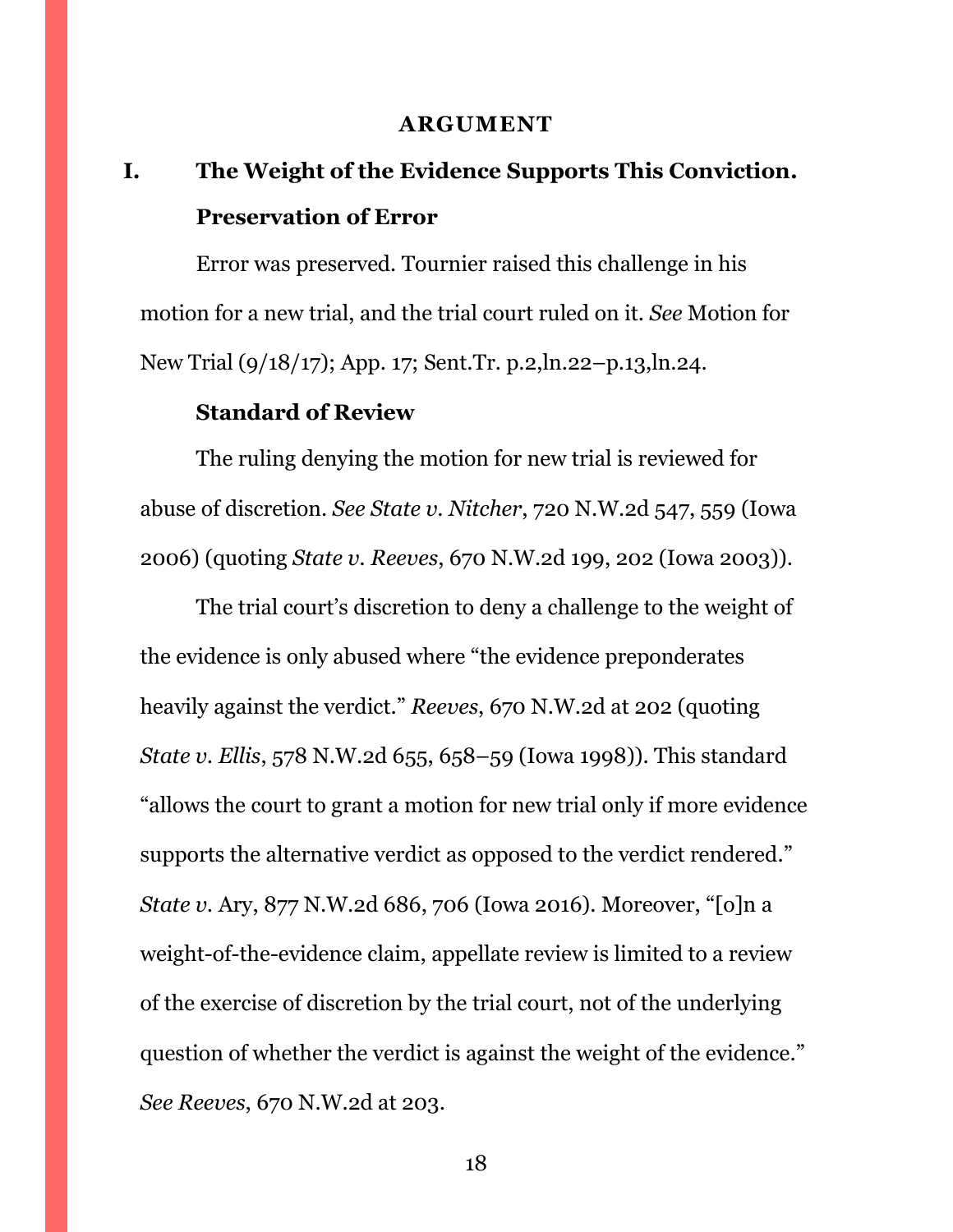## **Merits**

"Unlike the sufficiency-of-the-evidence analysis, the weight-ofthe-evidence analysis is much broader in that it involves questions of credibility and refers to a determination that more credible evidence supports one side than the other." *See Nitcher*, 720 N.W.2d at 559; *see also Reeves*, 670 N.W.2d at 202. The trial court's discretion to deny a motion for a new trial is only abused where "the evidence preponderates heavily against the verdict." *See Reeves*, 670 N.W.2d at 202 (quoting *Ellis*, 578 N.W.2d at 658–59). That is not the case here.

Tournier accurately reproduces the trial court's explanation for its ruling that denied the motion for new trial. *See* Def's Br. at 21–24 (quoting Sent.Tr. p.10,ln.2–p.13,ln.20). None of his challenges to the court's evaluation of the evidence can establish an abuse of discretion.

First, Tournier argues that Z.K.'s statements contain "numerous inconsistencies in what she alleged happened and where those allegations occurred." *See* Def's Br. at 24–35. Indeed, the court noted that and considered it—but it ultimately concluded that "distinctions between her trial testimony and what she had told other people" were not fatal to Z.K.'s credibility, in light of her young age and the fact that these events occurred ten months before trial. *See* Sent.Tr. p.11,ln.2–14.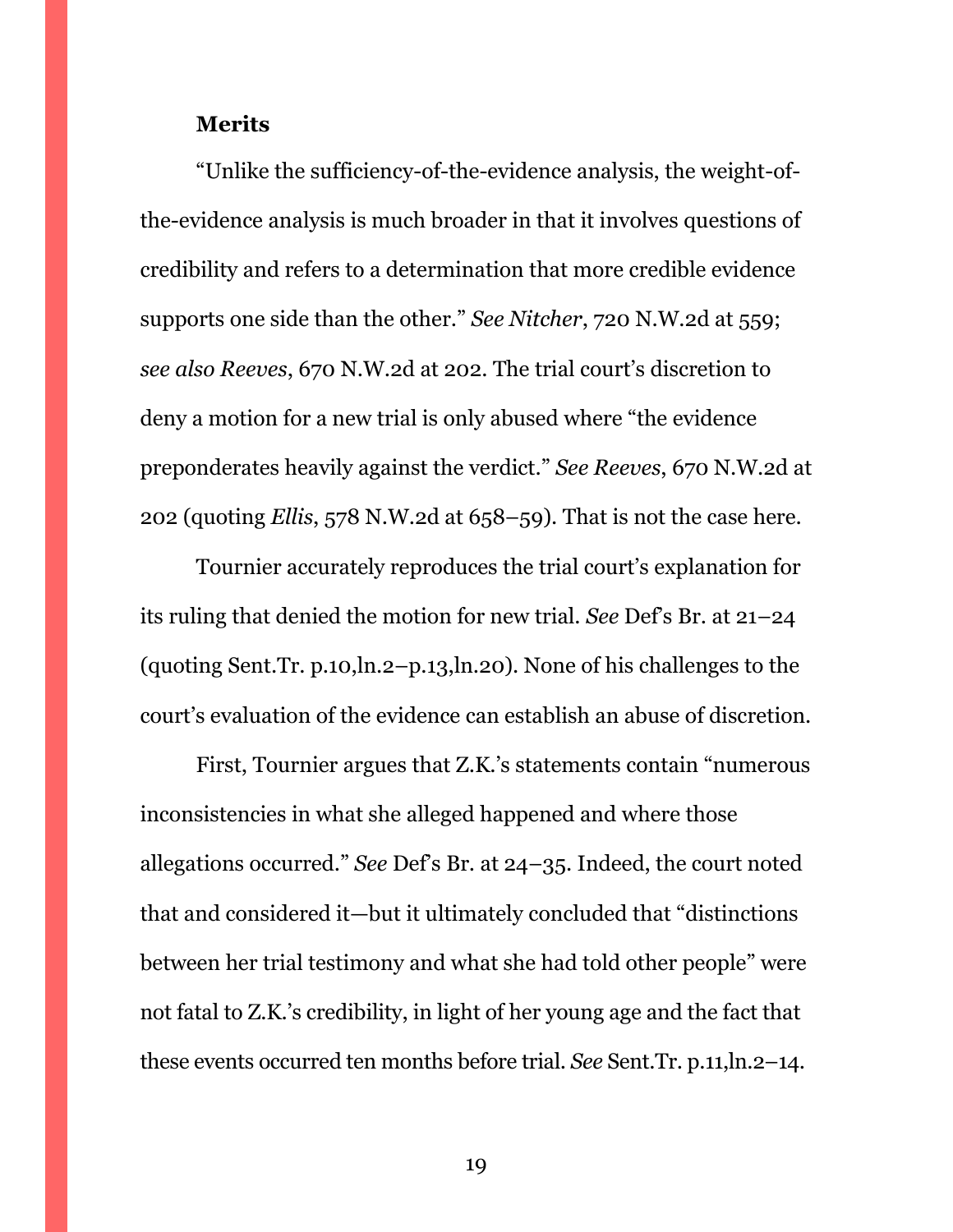Z.K. was obviously nervous during her trial testimony moments after she identified Tournier by name as K.T.'s father and pointed him out in the courtroom, she "forgot" his name while trying to describe the incident on the trampoline. *See* TrialTr. p.29,ln.8– p.31,ln.25. She confirmed she was having trouble putting what had occurred into words. *See* TrialTr. p.33,ln.13–p.34,ln.5. But during the CPC interview, Z.K. exhibited "what we call active disclosure, which means she really wanted to talk about the reason why she was there." *See* TrialTr. p.228,ln.22–p.231,ln.3. In the open, non-adversarial, non-intimidating setting of that interview, Z.K. was "very energetic and very forthcoming," and she earnestly "wanted to show [Katie] what had allegedly occurred." *See* TrialTr. p.231,ln.23–p.233,ln.10.

Directly after the CPC interview, Z.K. gave an extremely similar report to the nurse practitioner who performed her examination. *See*  TrialTr. p.248,ln.5–p.252,ln.15 ("[S]he replied, and this is quoted, licked my butt."); TrialTr. p.254,ln.23–p.255,ln.7 ("And I believe she also had pointed to an area on her labia."). Z.K.'s disclosures during both of those interviews were consistent with the accounts of her very first disclosure, the night before. *See* TrialTr. p.70,ln.16–p.71,ln.9; TrialTr. p. 73,ln.22–p.74,ln.9; TrialTr. p.93,ln.4–p.95,ln.3. There is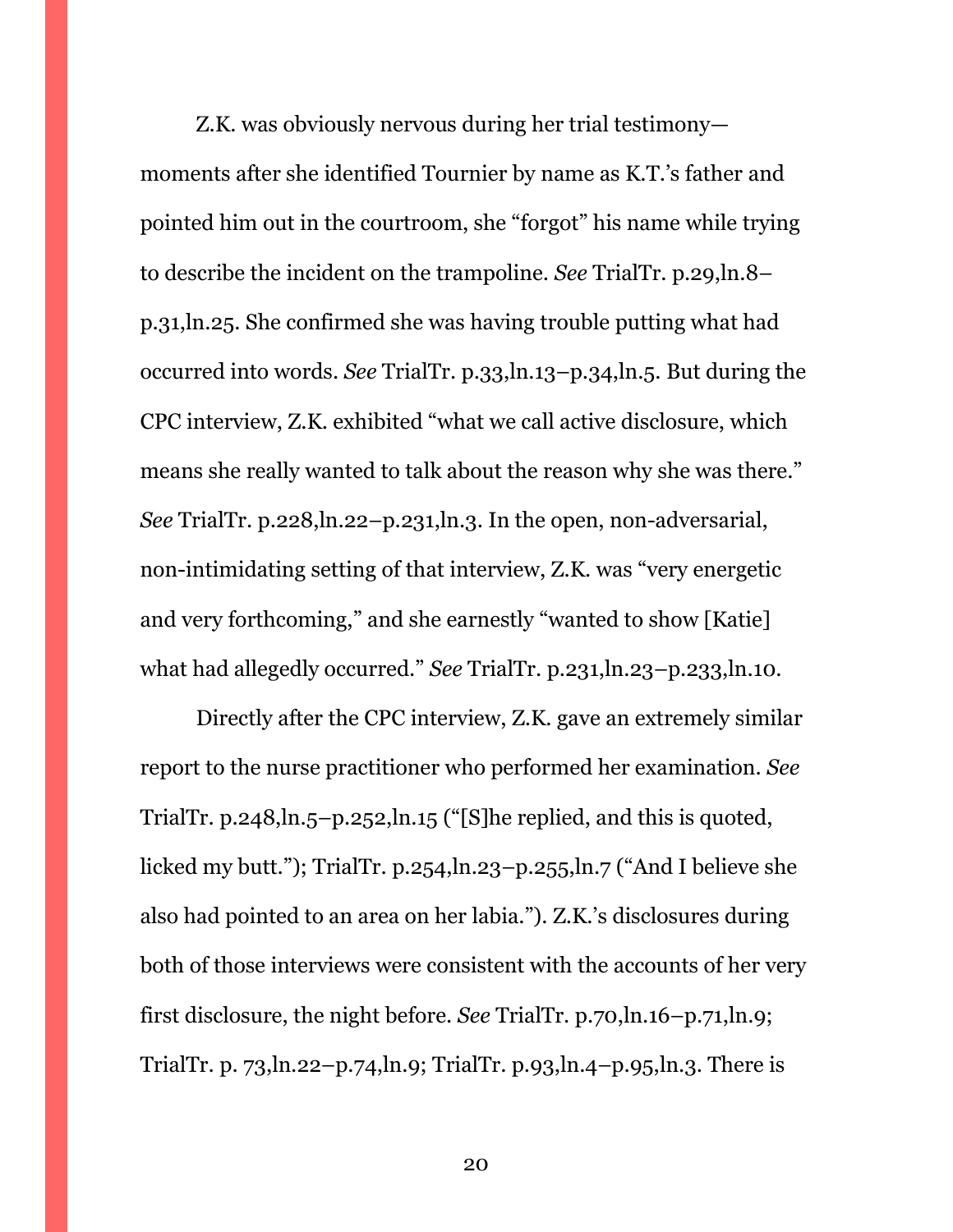no basis in the evidence for Tournier's suggestion that her interviews could be explained away by pointing to "an evening of being exposed to emotional parents" or "having a dream about the allegations." *See*  Def's Br. at 34–35. Indeed, fabricated allegations would likely exhibit *fewer* inconsistencies—it would be far easier for a seven-year-old to stick to a canned script than it would be for her to remember a precise sequencing of events occurring on a single afternoon, ten months ago (which was a length of time spanning more than 10% of Z.K.'s *lifetime*).

Tournier references Captain Leonard's initial impression of the allegations, but he was not one of the officers involved on July 4 and he did not hear Z.K.'s statements firsthand until the CPC interview indeed, officers who *did* respond on July 4 made a conscious effort not to inquire about the substance of the allegations until after the CPC's exploratory interview. *See* TrialTr. p.113,ln.17–p.116,ln.15; TrialTr. p.119,ln.15–p.120,ln.7; TrialTr. p.186,ln.10–p.191,ln.22.

None of Tournier's observations about the CPC interview can meaningfully dilute its impact. Z.K. expressly described Tournier reaching his hand into her pants and inside her "panties," and she even demonstrated using her own hand. *See* State's Ex. G, at 7:42– 8:40. She said that made her "pee spot" feel "not good." *See* State's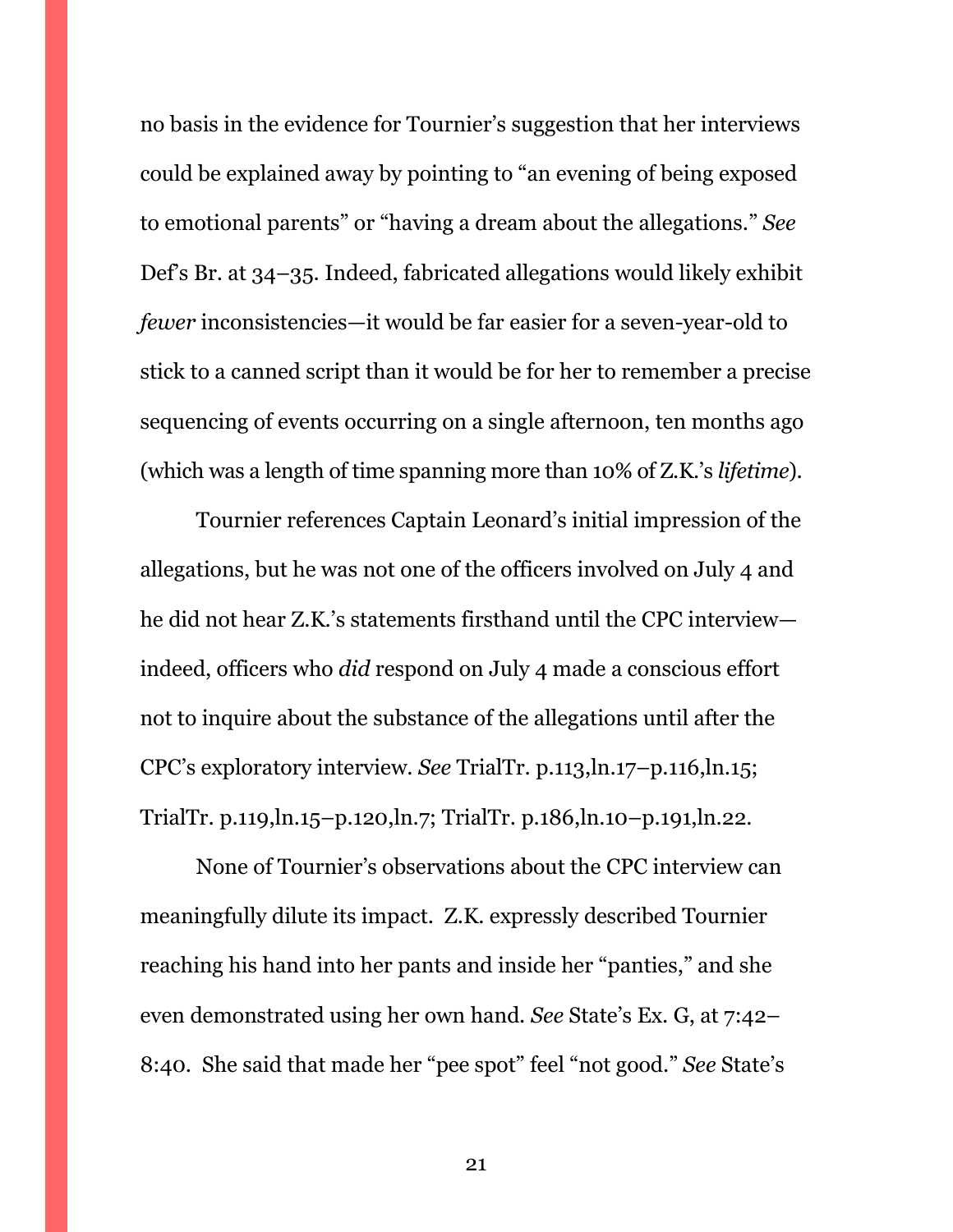Ex. G, at 8:40–8:43; State's Ex. G, at 9:07–9:29. Z.K. also said that Tournier told her not to tell anybody and that people would be mad at her if she did. *See* State's Ex. G, at 18:06–18:36. Katie testified that Z.K. described her body parts in "age appropriate" terms. *See* TrialTr. p.233,ln.11–p.234,ln.6. Katie never discovered any potential reason for Z.K. to fabricate these allegations. *See* TrialTr. p.235,ln.1–10. When Z.K. veered off-topic or did not answer a question, Katie would sometimes repeat what Z.K. previously told her—but she did not put words in Z.K.'s mouth, nor did she inject extrinsic information to sculpt Z.K.'s narrative. *See* TrialTr. p.239,ln.17–p.240,ln.23. There was no reason to disbelieve what Z.K. said during that interview, or during her trial testimony—"[t]his testimony is no more bizarre than the only alternative which is that [Z.K.] fabricated the whole story without any reason whatsoever." *See State v. Sanders*, 149 N.W.2d 159, 160 (Iowa 1967). Tournier's attacks cannot demonstrate any abuse of discretion in the trial court's view of the credible evidence.

Second, Tournier challenges the trial court's assessment that his various statements were "admissions of guilt" and "were inconsistent." *See* Def's Br. at 35–37 (citing Sent.Tr. p.11,ln.19–p.20,ln.11). But he acknowledges that he admitted he told Z.K. not to tell her parents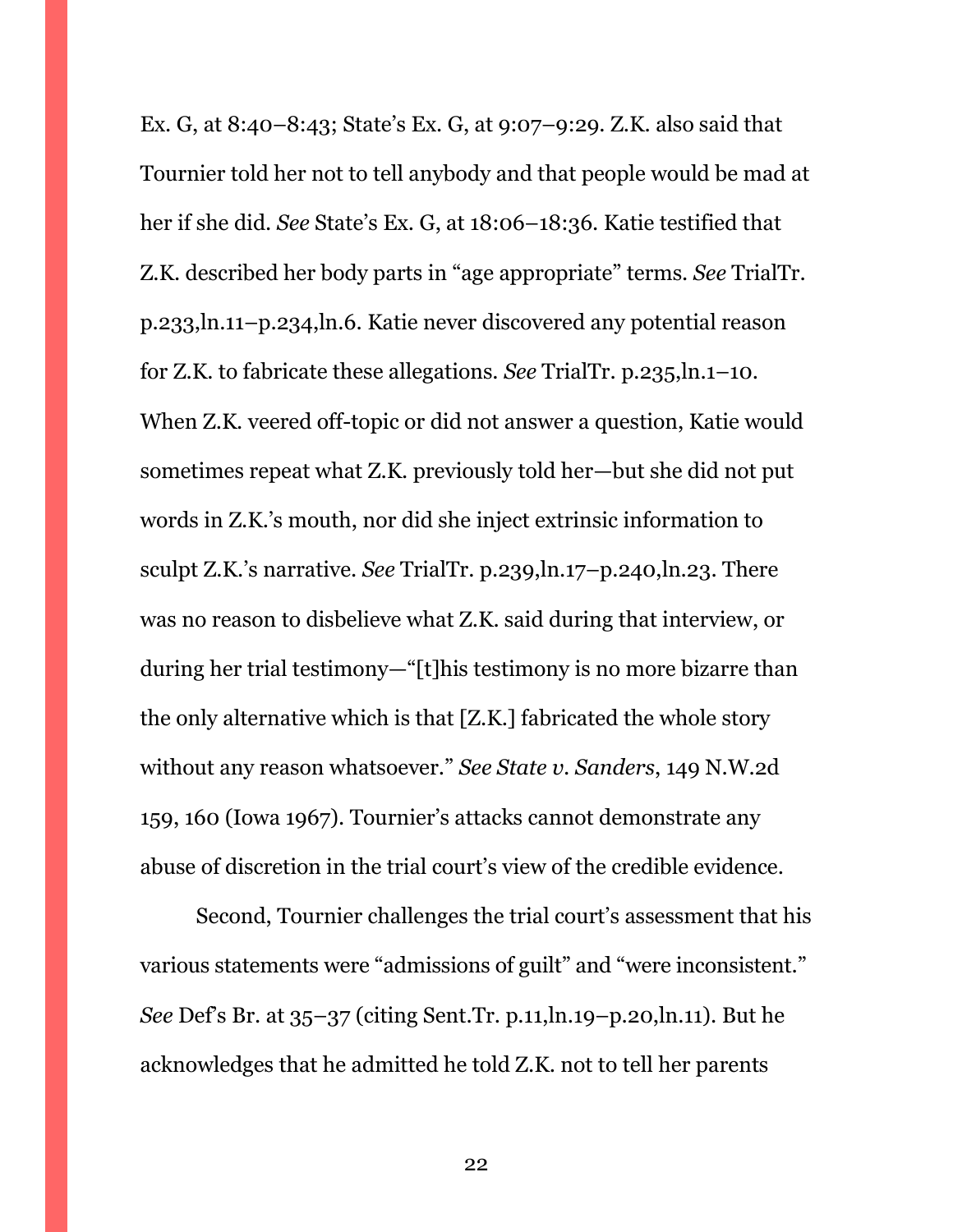about what happened. *See* Def's Br. at 36 (citing TrialTr. p.195,ln.3– p.196,ln.2). That is extremely damning—if this were an accident, or if it stopped above Z.K.'s waistline, there would be no need to say that. And Tournier claimed that Z.K. "begged to come in" to K.T.'s room when Tournier was changing K.T., and that Z.K. "told him that it was all right for him to see her naked." *See* TrialTr. p.95,ln.17–p.96,ln.24. This indicates that Tournier was trying to explain why Z.K. would have been partially naked for some brief period of time, when there was nobody in K.T.'s bedroom other than Tournier, K.T., and Z.K.

Tournier is correct that he first mentioned "raspberries" on the July 8, 2016 phone call with Captain Leonard. *See* Def's Br. at 36 (citing State's Ex. D, pbx #3, at 6:30–6:45). But Tournier did not mention "raspberries" during his first two phone conversations with Captain Leonard, or during his prior conversations with anyone else. It is rational to infer Tournier only mentioned "raspberries" because he realized that forensic analysis might disclose the presence of DNA from his saliva on Z.K.'s body, which he would need to explain. Even Gary figured that out when Tournier went out of his way to tell him about "raspberries," which were absent from his prior explanation. *See* TrialTr. p.98,ln.5–p.99,ln.21; TrialTr. p.107,ln.2–p.108,ln.19.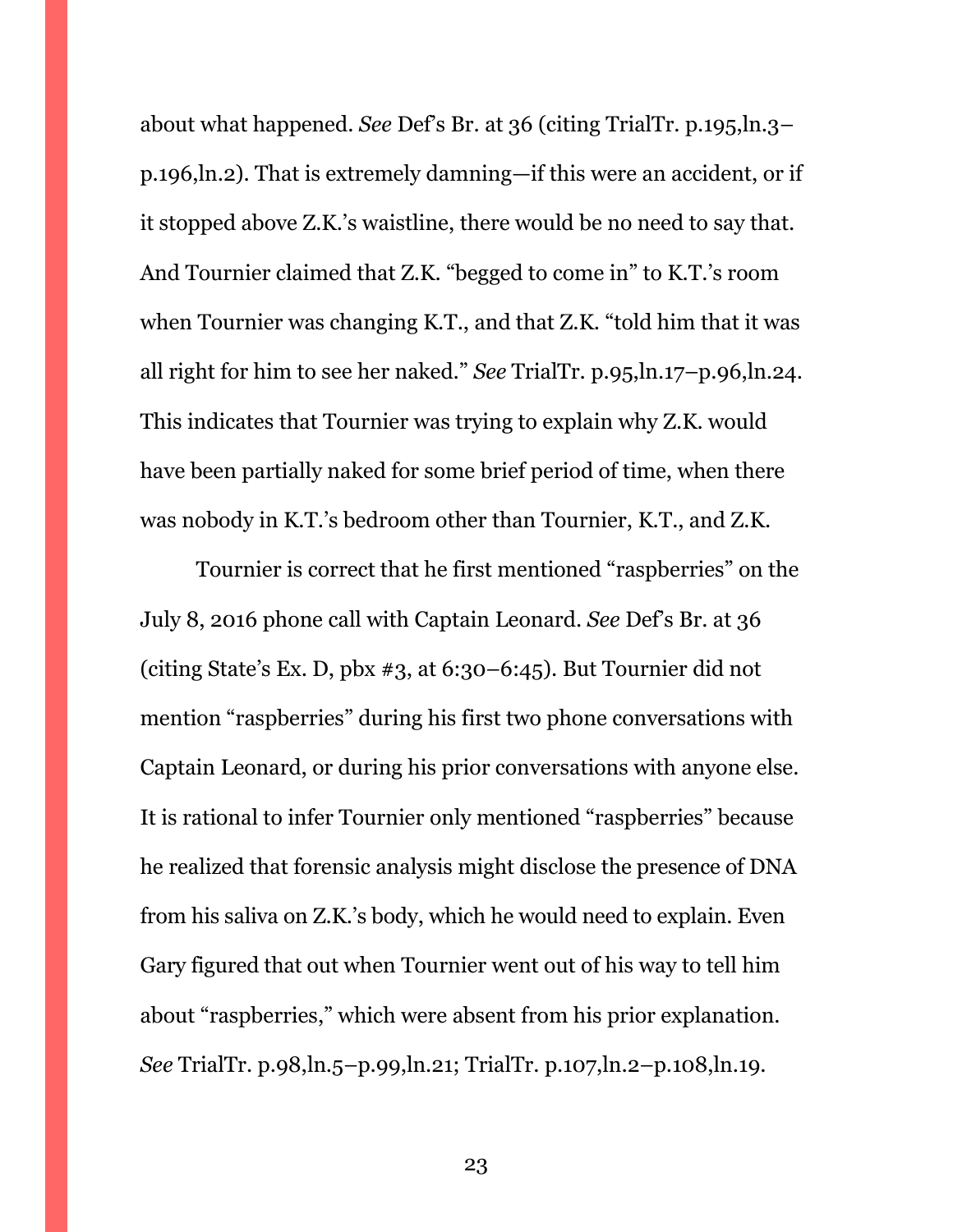Cosby heard Tournier mention that accidental touching might have happened while "jumping, playing around" on the trampoline. *See* TrialTr. p.173,ln.23–p.176,ln.20. The next day, Tournier called Captain Leonard and insisted that any touching was accidental—but he did not mention the trampoline, and instead focused on touching that occurred in K.T.'s room. *See* TrialTr. p.197,ln.5–24. So Tournier somehow knew *exactly* which two incidents Z.K. would describe in her CPC interview. *See* State's Ex. G, at 7:42–8:40. Tournier was not in a position where he had to guess which contact Z.K. would think was offensive, and he was not scrambling to account for his activities to foreclose possible fabrications—he *knew* what Z.K. would describe because he knew what he actually did to her. Tournier has no basis for challenging the court's determination that his comments "indicated a knowledge of what had actually taken place," which "he would not have had if the events hadn't happened." *See* Sent.Tr. p.11,ln.23–p.12,ln.3.

Third, Tournier mentions that defense witnesses did not see Tournier on the trampoline that day. *See* Def's Br. at 37–39. But the court could determine those defense witnesses, who were affiliated with Tournier's family, would naturally remember events in the light most favorable to Tournier's defense. In any event, Tournier *himself*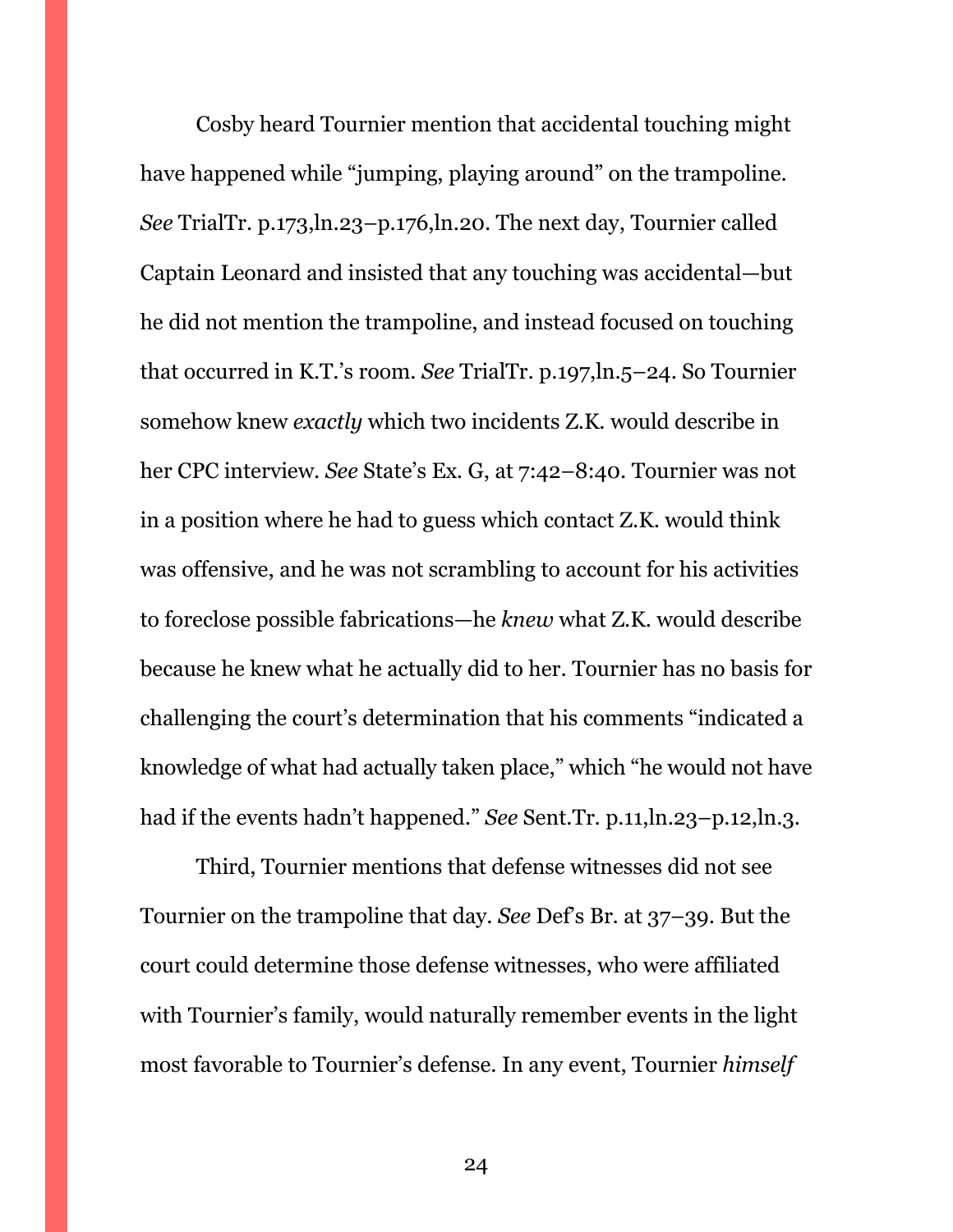described touching Z.K. while playing on a trampoline as a potentially innocuous explanation for Z.K.'s allegations. *See* TrialTr. p.173,ln.23– p.176,ln.20. Even without that, Tournier's attempts to minimize the testimony showing he played with Z.K. and K.T. on the trampoline would be unavailing—just because those other witnesses did not see Tournier on the trampoline, that could not invalidate Gary's testimony that he *did* observe that. *See* TrialTr. p.104,ln.6–p.105,ln.21; *see also*  TrialTr. p.83,ln.12–p.84,ln.4 (establishing the trampoline was visible from inside Gary/Theresa's home, and that Theresa saw Tournier on the trampoline with Z.K. and K.T. at some point); TrialTr. p.178,ln.6– p.179,ln.4 (stating the trampoline could not be seen from the fire pit where Tournier's family/friends were congregating).

Fourth, Tournier argues that his defense witnesses established there was no opportunity for him to abuse Z.K. in K.T.'s bedroom because there were too many people around. *See* Def's Br. at 39–43. But the trial court specifically considered and rejected this argument. *See* Sent.Tr. p.12,ln.12–p.13,ln.19. The kitchenette that Tournier was assembling was a toy for K.T., and he was building it in K.T.'s room and Amanda Harris (K.T.'s mother and Tournier's girlfriend) admitted that she "wasn't in there" at various points. *See* TrialTr. p.272,ln.23–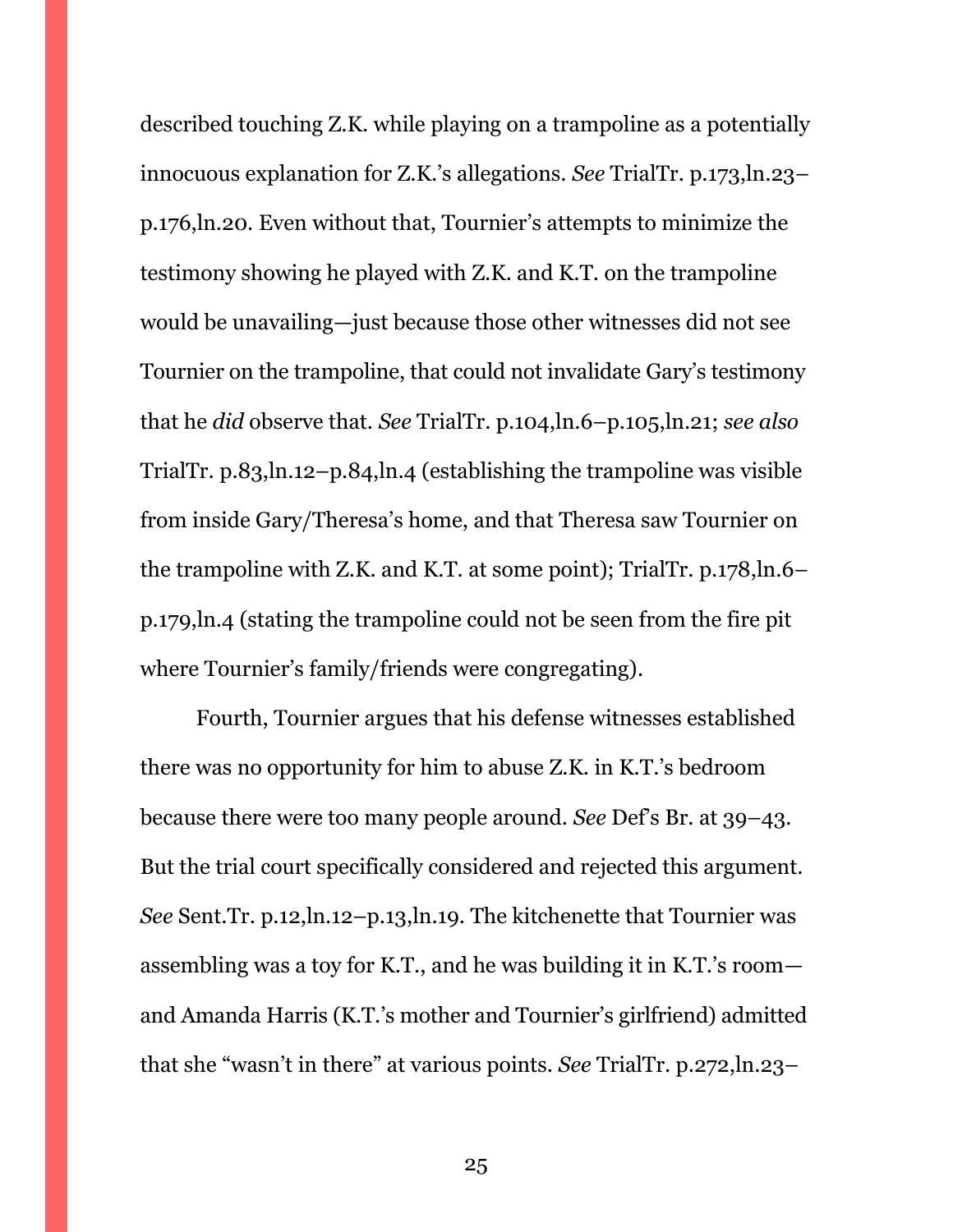p.275,ln.6. Testimony from Rebecca Stille established that she was sitting in a chair with her back to K.T.'s bedroom and would have been unable to see anything that occurred inside. *See* TrialTr. p.300,ln.18– p.301,ln.12. Rebecca testified that Amanda and Kelsey Simmons were "in and out" of K.T.'s room while Tournier, Z.K., and K.T. were there. *See* TrialTr. p.302,ln.12–p.303,ln.11. That is peculiar, because Kelsey testified that she was in K.T.'s bedroom "the whole time." *See* TrialTr. p.315,ln.21–p.317,ln.17. The court would be able to infer that Kelsey's memories and testimony (like all of the defense witnesses' testimony) were shaped by the belief that Tournier was innocent. *See* TrialTr. p.320,ln.17–p.321,ln.11; *see also* TrialTr. p.54,ln.7–p.56,ln.3. Or, it could rightly determine their testimony *still* left gaps where Tournier was alone with Z.K. and K.T., and would still have had opportunities to touch Z.K.'s vagina without being seen by anyone who would have recognized that as sexual abuse. *See* TrialTr. p.56,ln.22–p.57,ln.20.

Fifth, Tournier turns his attention to Captain Leonard, and argues that his actions "clearly indicate a police officer who had made a determination of guilt related towards [him] and was not willing to run a full investigation and interview all relevant witnesses because of his preconceived determination of guilt." *See* Def's Br. at 44–46 & n.3.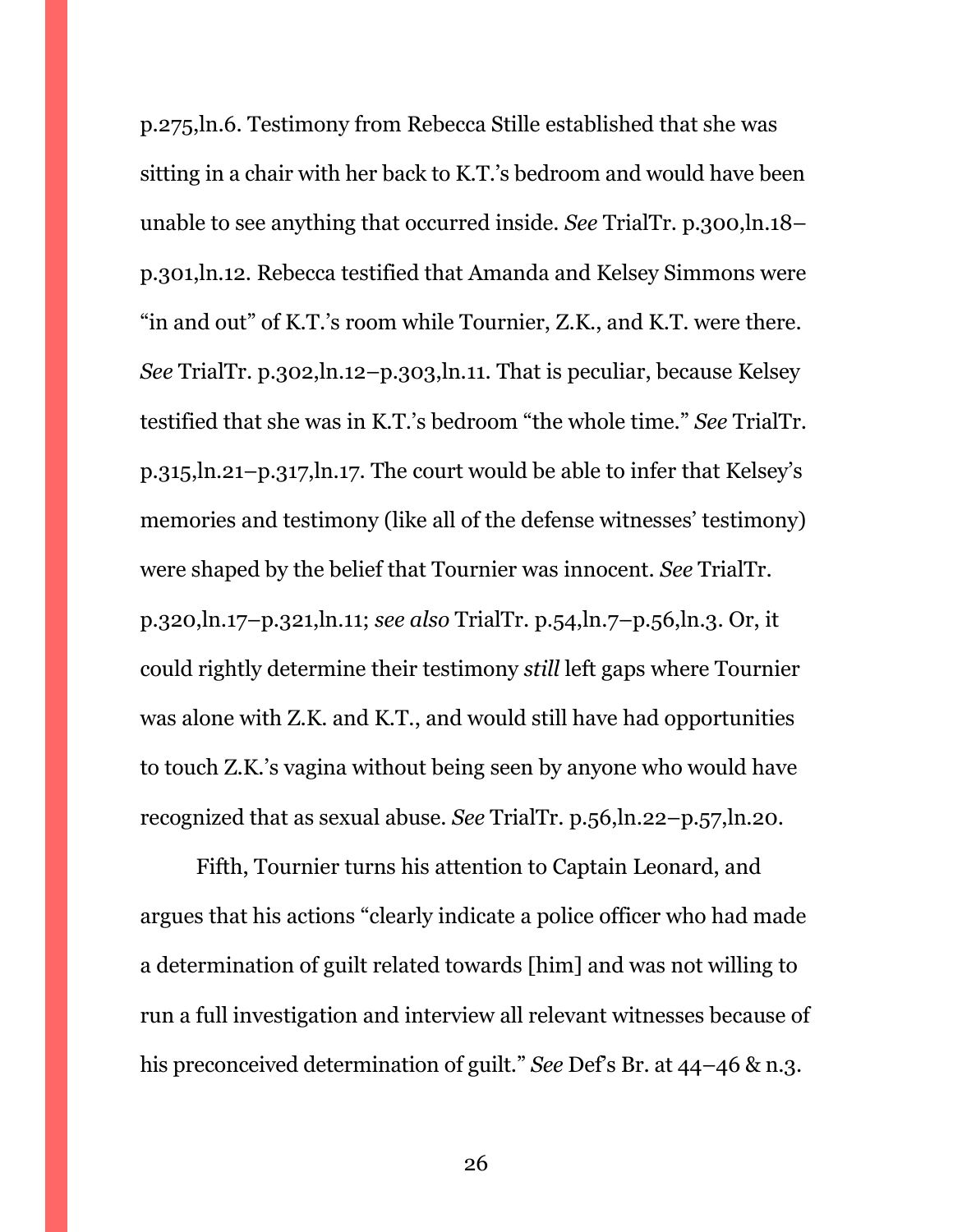Even if the material that Tournier culls from minutes of testimony had been raised in Tournier's challenge to the weight of the evidence or presented at trial, it would not demonstrate any unfair bias—it was Tournier's *son* who told police that Tournier was already a registered sex offender, and Tournier cannot claim some unfair bias introduced from discovery of relevant facts in the investigation. *See* Minutes Att.  $(8/22/16)$  at 1–2; CApp. 6–7. Tournier's attack on Captain Leonard's conduct also overlooks his good faith attempt to interview Tournier *before* filing criminal charges, and the investigative work involved in interviewing relevant adult witnesses before filing those charges. *See*  Minutes Att. (8/22/16) at 4–6; CApp. 9–11. And Captain Leonard's inability to record his first phone conversation with Tournier was a direct result of Tournier's decision to *initiate* that conversation before Captain Leonard was prepared to record phone calls—and if the court had observed anything during Captain Leonard's testimony about that first conversation that made it doubt his truthfulness or veracity, the trial court was free to disregard his testimony entirely. Clearly, it credited his testimony about Tournier's intermittently inconsistent and inculpatory statements. *See* Sent.Tr. p.11,ln.19–p.12,ln.11. None of Tournier's attacks can establish a duty to disbelieve that testimony.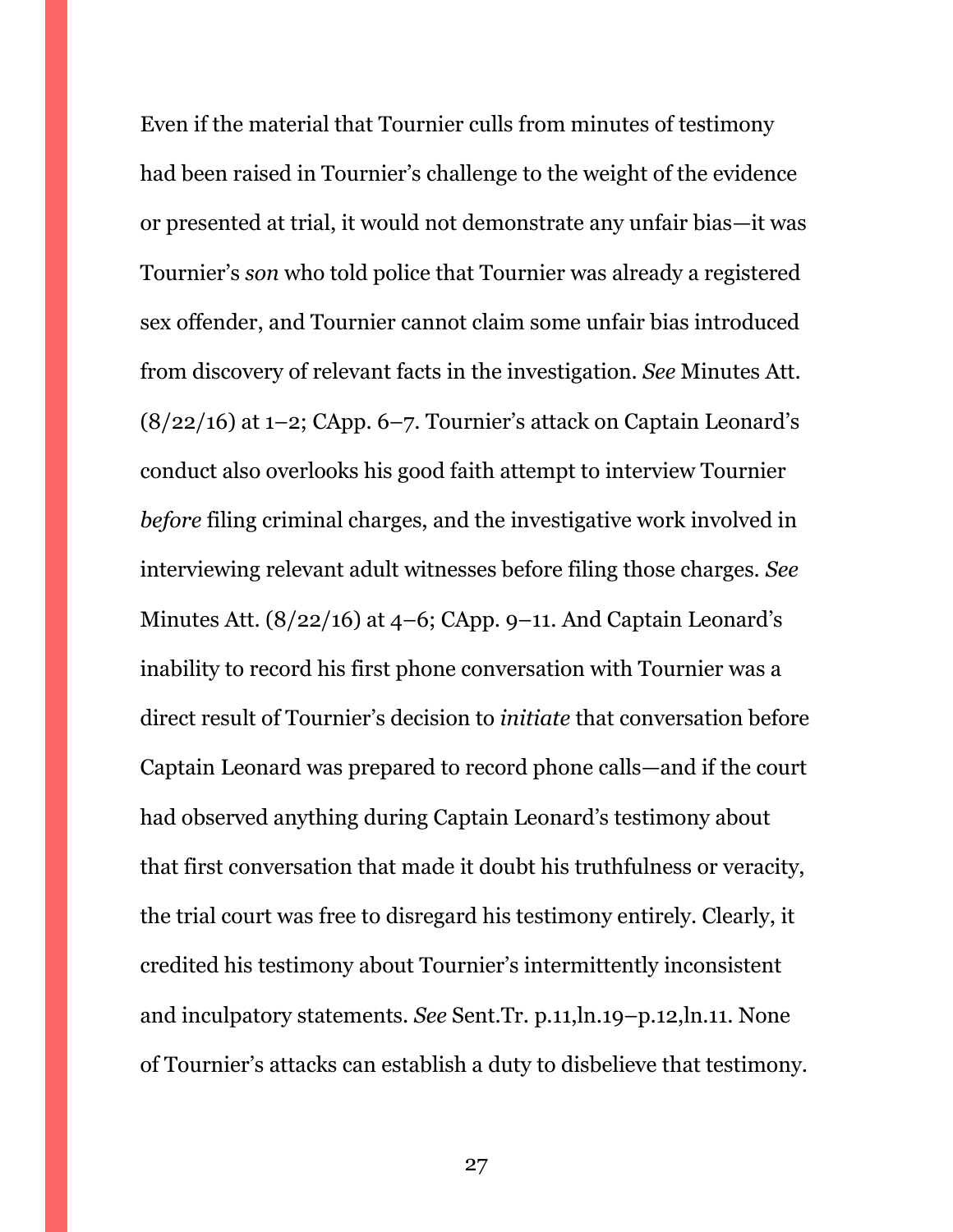Tournier is reduced to challenging a seven-year-old's memory regarding whether the make-believe game she played 10 months ago with a four-year-old was My Little Pony or Strawberry Shortcake. *See*  Def's Br. at 40 n.2. Even if it mattered, Rebecca said Z.K. and K.T. were having "a pony parade," which would describe using their pony dolls to act out the plot of an episode of a Strawberry Shortcake cartoon. *See* TrialTr. p.305,ln.4–12; *Strawberry's Berry Big Parade*, FANDOM, [http://strawberryshortcakeberrybitty.wikia.com/wiki/Strawberry%2](http://strawberryshortcakeberrybitty.wikia.com/wiki/Strawberry%27s_Berry_Big_Parade) [7s\\_Berry\\_Big\\_Parade](http://strawberryshortcakeberrybitty.wikia.com/wiki/Strawberry%27s_Berry_Big_Parade) (version accessed on April 6, 2018 archived at [https://perma.cc/FU9W-SKZD\)](https://perma.cc/FU9W-SKZD). But either way, it is obvious that Z.K. and K.T. were playing a make-believe game that could synthesize multiple sources. *See* TrialTr. p.276,ln.17–p.277,ln.2. And Tournier's attacks on Z.K.'s credibility should be assessed without forgetting that Z.K. was still young enough to use sacharrine cartoons as the basis for freeform make-believe play—and her descriptions/demonstrations of hand-to-genital contact are so far outside that realm that it raises an inescapable inference: Z.K. could never describe this sexual touching unless it actually happened. *Cf.* Sent.Tr. p.10,ln.17–24.

In truth, none of Tournier's challenges matter. The trial court was present to observe Z.K.'s testimony along with all of the testimony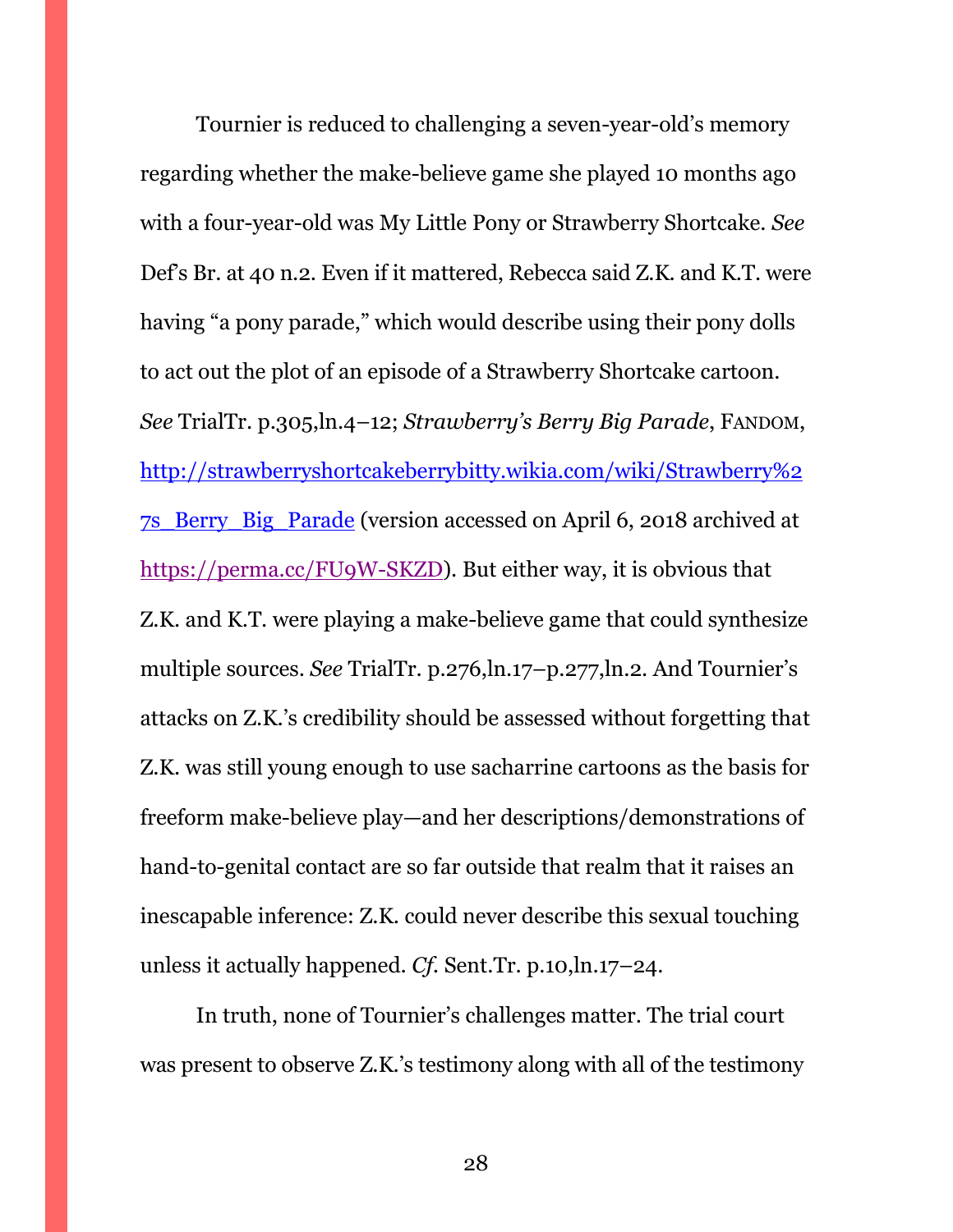from other witnesses—and its determination that Z.K. was credible when describing the hand-to-genital contact is minimally susceptible to being second-guessed by this Court on appeal, even granting the existence of minor inconsistencies in her story. *See State v. Fierro*, 15–0684, 2017 WL 512475, at \*1–2 (Iowa Ct. App. Feb. 8, 2017) (rejecting weight-of-the-evidence challenge to sex abuse conviction because"[t]he inconsistencies in some details were pointed out by Fierro's counsel and were for the jury to consider"). Additionally, the recording of Tournier's phone call was wildly inculpatory, and it did not match any of the testimony from defense witnesses who claimed to have been present and never saw any physical contact whatsoever.

. . . I was tickling the girls, I gave them raspberries, I was tickling their bellies, tickling the inside of their legs, she took it the wrong way, and shit got blown way out of proportion.

*See* State's Ex. D, pbx #3, at 6:26–6:55; *see also State v. Odem*, 322 N.W.2d 43, 47 (Iowa 1982) ("A false story told by a defendant to explain or deny a material fact against him is by itself an indication of guilt."). The CPC interview is compelling evidence that sexual abuse occurred. *See* State's Ex. G. Nothing Tournier says can establish that the verdict was against the weight of the evidence. Therefore, the trial court did not abuse its discretion by denying the motion for new trial.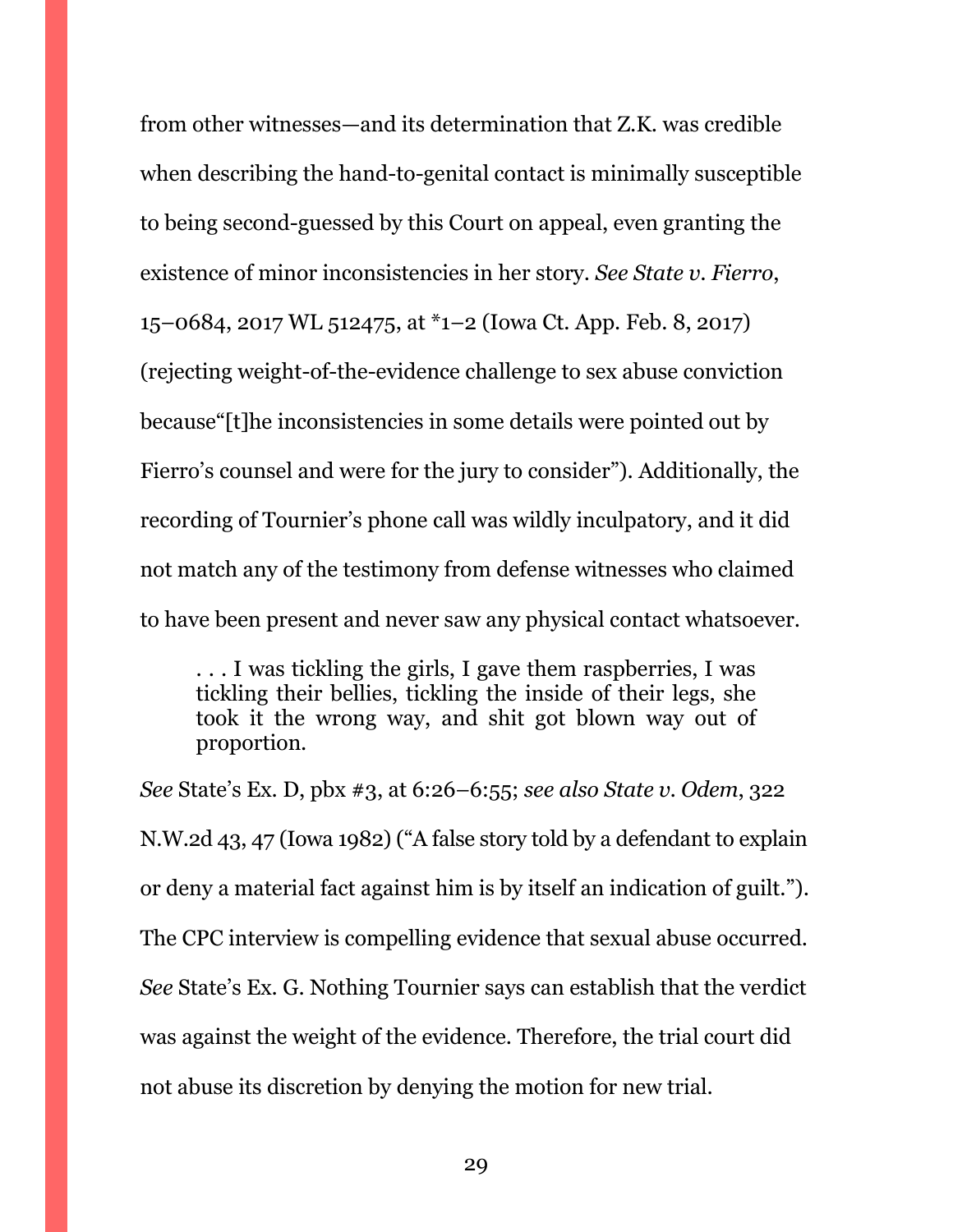## <span id="page-29-0"></span>**II. The Court Did Not Err in Denying Tournier's Request to Present Additional Testimony in Lieu of a New Trial Under Iowa Rule of Criminal Procedure 2.24(2)(c).**

## **Preservation of Error**

Tournier requested the court re-open the record and "receive additional testimony" in the event that it did not order a new trial. *See*  Sent.Tr. p.6,ln.20–p.7,ln.13. Error was preserved when the court considered and denied that request. *See* Sent.Tr. p.12,ln.19–p.14,ln.2.

## **Standard of Review**

Because this is analogous to a ruling on a motion for new trial, review is for abuse of discretion. *See Nitcher*, 720 N.W.2d at 559 (quoting *Reeves*, 670 N.W.2d at 202). "We review the district court's interpretation of our criminal rules of procedure for correction of errors at law." *State v. Folkerts*, 703 N.W.2d 761, 763 (Iowa 2005).

## **Merits**

Iowa Rule of Criminal Procedure 2.24(2)(b) sets out a list of nine potential grounds for granting a motion for new trial. Rule 2.24(2)(c) provides a special rule for bench trials:

*Trials without juries*. On a motion for a new trial in an action tried without a jury, the court may where appropriate, in lieu of granting a new trial, vacate the judgment if entered, take additional testimony, amend findings of fact and conclusions of law or make new findings and conclusions, and enter judgment accordingly.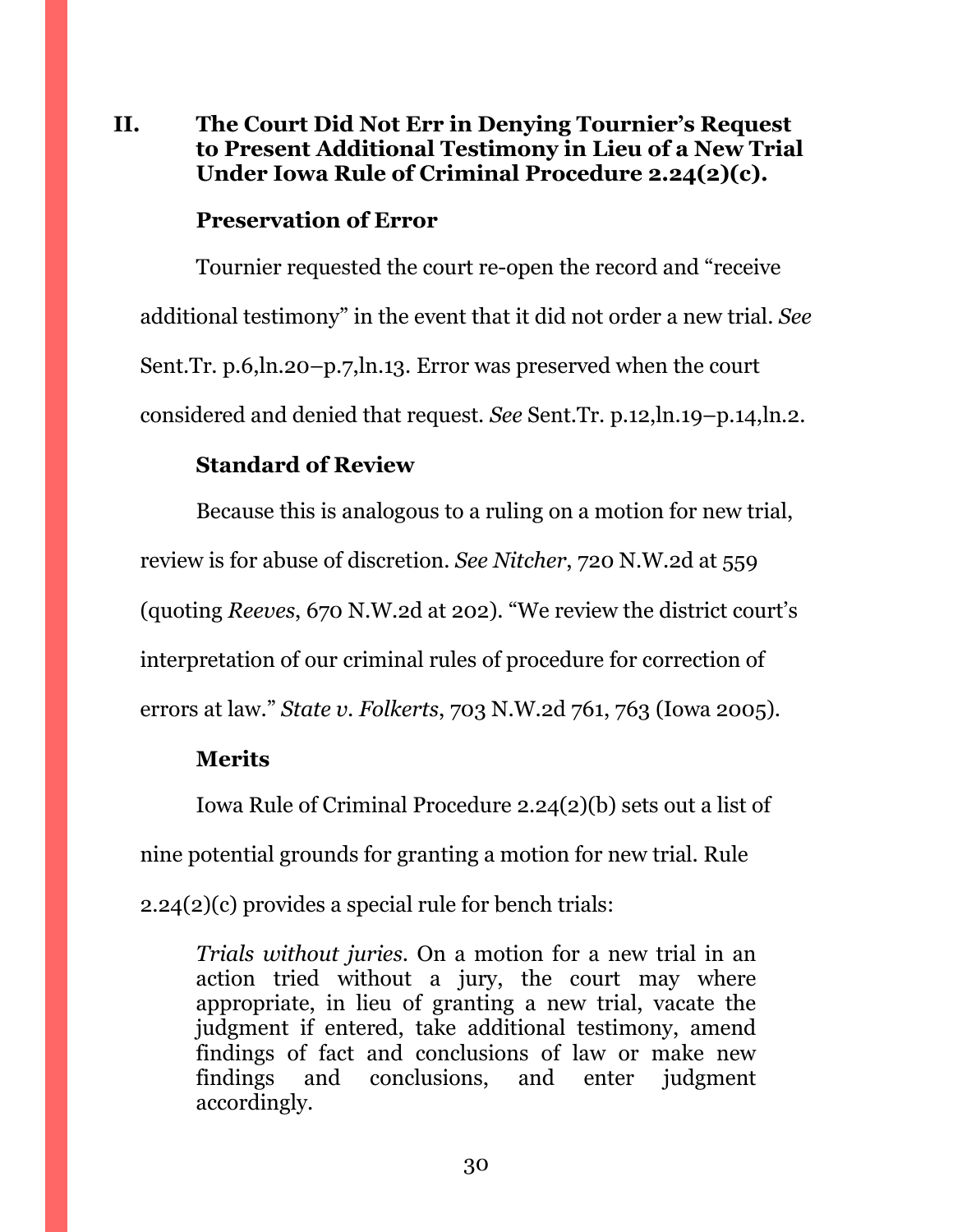Iowa R. Crim. P. 2.24(2)(c). Tournier argues the court should have construed this rule to create a free-standing *tenth* ground for granting a motion for new trial and re-opening the record to receive evidence. *See* Def's Br. at 58–71. But Rule 2.24(2)(c) specifically states that this alternative remedy can be employed "in lieu of granting a new trial" which means that grounds for "granting a new trial" must be present. Tournier claims this erodes the difference between jury trials and bench trials, and he asks: "[I]f it were the intent of the Legislature to apply the same standard to both, then why create a rule separate from that of Rule 2.24(2)(b)?" *See* Def's Br. at 61–62. Tournier ignores the clear intent of Rule 2.24(2)(c): to make an additional *remedy* available for bench trials "where appropriate," to eliminate the need to receive the same testimony/evidence that the trial court has already received (without inadvertently authorizing similar procedures for jury trials).

In any event, Rule 2.24(2)(b)(9) moots this entire argument: it empowers the trial court to order a new trial if, "from any other cause" aside from those listed in Rule  $2.24(2)(b)(1)–(8)$ , "the defendant has not received a fair and impartial trial." Iowa R. Crim P. 2.24(2)(b)(9). It does not matter if Rule 2.24(2)(c) creates a free-standing catch-all grounds for granting a motion for new trial—Iowa already has one.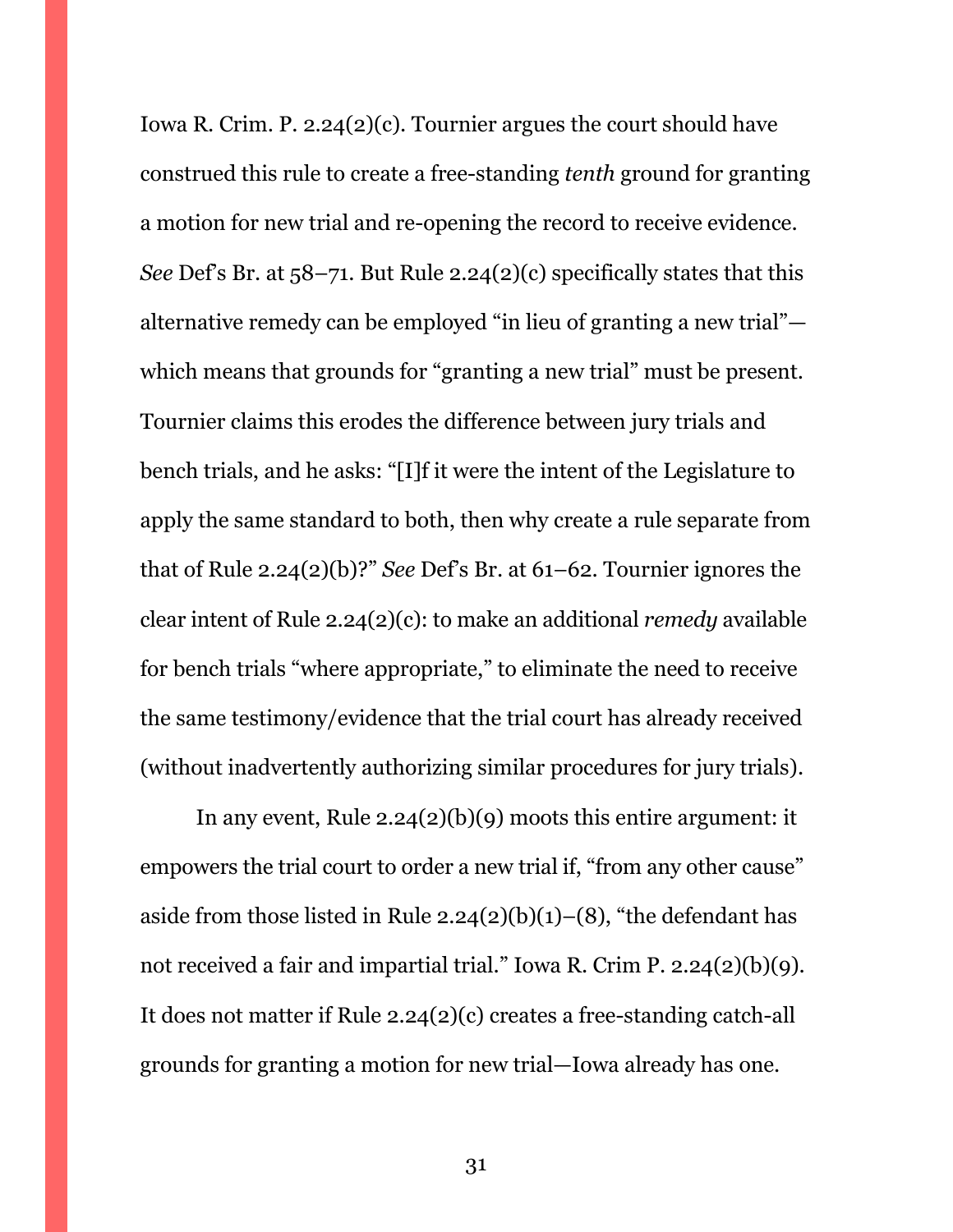Tournier cannot show he did not receive a "fair and impartial" trial, under any plausible reading of that phrase. Tournier argues that there are "exceptional circumstances that can result in the necessity of taking 'additional testimony' that is not 'newly discovered evidence.'" *See* Def's Br. at 61–63. Certainly, that is conceivable—but Tournier's best attempt to show any "exceptional circumstances" is that "at the time Defense Counsel tried the case, Counsel could not anticipate that the Court could or would divide the allegations since the allegations were so intertwined." *See* Def's Br. at 65–67. But Tournier does not provide any reason to believe that failure to anticipate that possibility somehow impacted his counsel's trial strategy, and (more importantly) he does not provide any basis for believing that could have rendered his trial unfair or otherwise suspect. What could Tournier have said that would not be part of his defense to *both* charges, but would have been part of his defense to the hand-to-genital-contact charge alone? Tournier does not explain, and this Court should not speculate. *See, e.g.*, *United States v. Dunkel*, 927 F.2d 955, 956 (7th Cir. 1991) ("Judges are not like pigs, hunting for truffles buried in briefs."). Tournier never had any incentive to sandbag exculpatory evidence, no matter how many counts of sexual abuse he was charged with.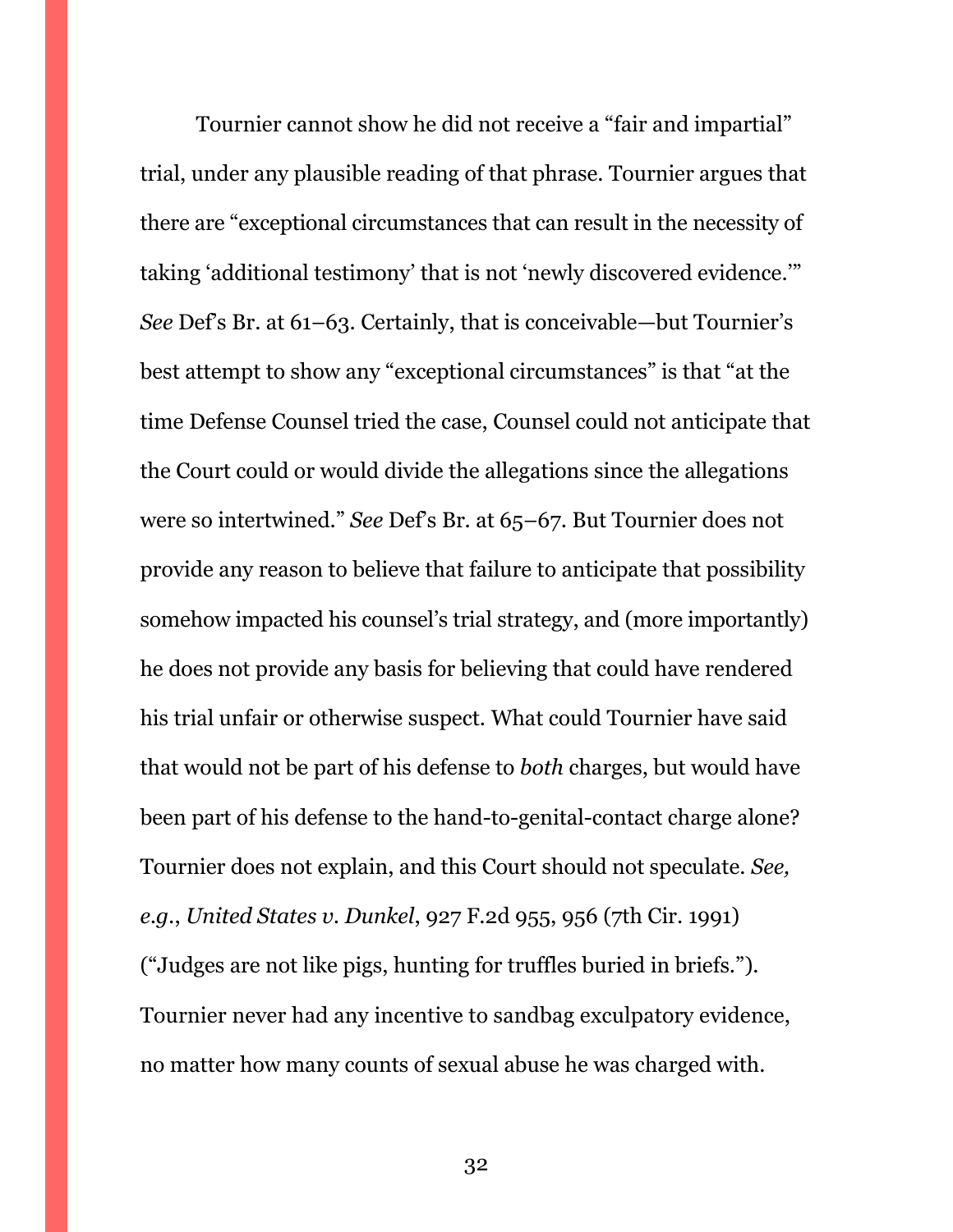Tournier was acutely aware that K.T.'s version of events was not explored or offered to the trial court—indeed, Tournier's counsel had emphasized that fact to attack the strength of the State's case and the rigor of Captain Leonard's investigation. *See* TrialTr. p.213,ln.15– p.216,ln.24; TrialTr. p.240,ln.24–p.242,ln.7; TrialTr. p.257,ln.16– p.258,ln.10; TrialTr. p.336,ln.6–p.337,ln.5. Tournier claims that he is "not asking for a do-over of his case because he was unhappy with the outcome." *See* Def's Br. at 67. But that is precisely what he is doing— Tournier's strategy was unsuccessful, and now he wants a retrial to pursue a different strategy and determine whether the other version of his defense advocacy would have been more successful. Of course, Tournier would invoke protections against double jeopardy if the State sought a "do-over" on the charge alleging mouth-to-genital contact. This asymmetric effect of retrial incentivizes criminal defendants to perpetually seek to relitigate adjudicative facts supporting conviction and has been repeatedly recognized as a reason why "[m]otions for new trials based upon newly discovered evidence are not favored in the law and should be closely scrutinized and granted sparingly." *See State v. Compiano*, 154 N.W.2d 845, 849–50 (Iowa 1967) (citing *Westergard v. Des Moines Ry. Co.*, 52 N.W.2d 39, 42 (Iowa 1952)).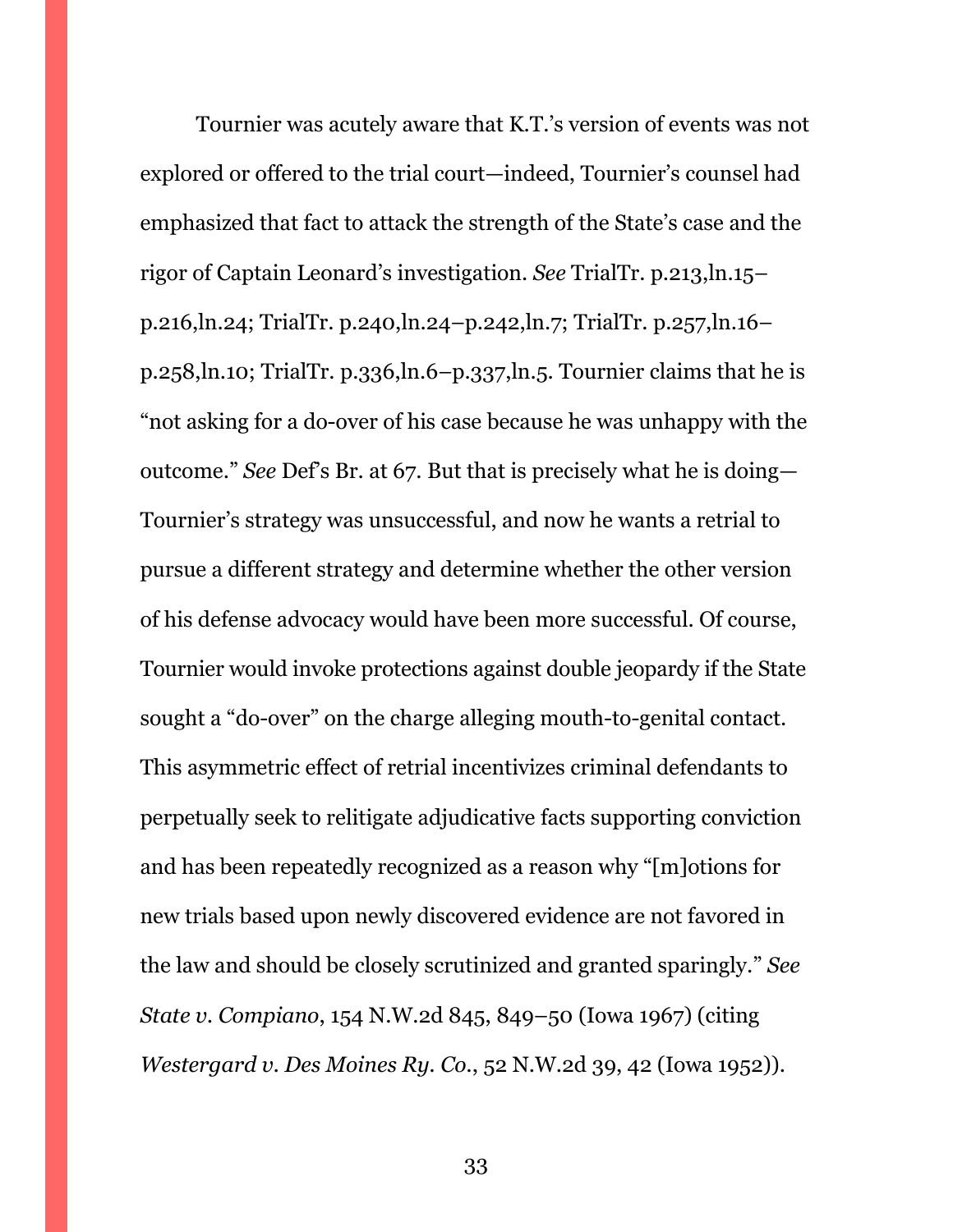In reality, Tournier is trying to manufacture a reason to apply a standard that would grant a new trial for "newly discovered evidence" that is not "newly discovered." *See* Def's Br. at 59 n.8, 63–71. But the inclusion of a grounds for new trial that would require *new* evidence is a strong indicator that failure to present evidence known to counsel throughout the trial is *not* adequate grounds for ordering a new trial or for granting any remedy "in lieu of" ordering a new trial. *See, e.g.*, *Staff Mgmt. v. Jimenez*, 839 N.W.2d 640, 649 (Iowa 2013) (quoting *Meinders v. Dunkerton Cmty. Sch. Dist.*, 645 N.W.2d 632, 637 (Iowa 2002)) (discussing principle of *expressio unius est exlusio alterius*: "legislative intent is expressed by omission as well as by inclusion, and the express mention of one thing implies the exclusion of others not so mentioned"). Indeed, Rule 2.24(2)(b)(8) elaborates on what must be shown, including "the affidavits or testimony of the witnesses by whom such evidence is expected to be given" and that the evidence is something "the defendant could not with reasonable diligence have discovered and produced at the trial." Iowa R. Crim. P. 2.24(2)(b)(8). Tournier's reading would reduce all of that language to surplusage by inventing a new claim with no discernable basis in the rules and would permit him to seek multiple successive trials and incremental verdicts.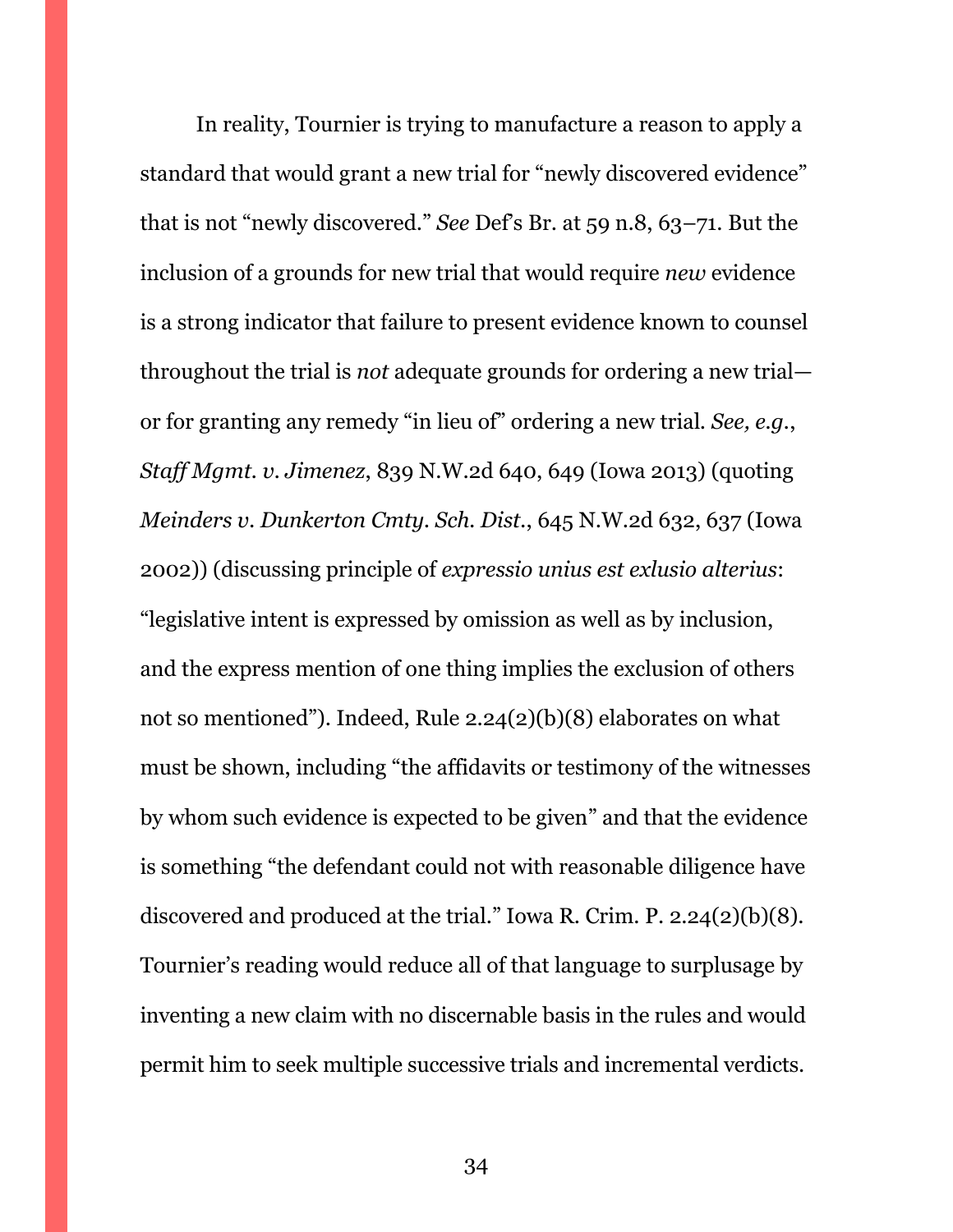Tournier's argument conveys frustration with the absence of any explanation as to why the trial court "split the baby." *See* Def's Br. at 65–67. But Tournier never moved for expanded findings on that particular issue. *See State v. Miles*, 346 N.W.2d 517, 518–19 (Iowa 1984); *State v. McAfee*, No. 13–0268, 2014 WL 1494901, at \*2 n.1 (Iowa Ct. App. Apr. 16, 2014) ("[T]o the extent McAfee challenges the trial court's failure to make specific findings on each element of the offenses in its verdict, he was required to file motion for a new trial, seeking to amend or enlarge, to preserve error."). Perhaps the trial court noted that DNA analysis showed the presence of *unknown* contributor DNA on Z.K.'s clothes and body, but was unable to identify Tournier's saliva with any specificity. *See* State's Ex. C-1, C-2; App. 9–12. Or perhaps the trial court believed Z.K.'s descriptions of where Tournier "licked" had not shown prohibited mouth-to*-genital* contact with the same degree of specificity as Z.K.'s pantomime-supported description of where he touched her with his hand. *See* State's Ex. G at 7:42–9:29. Alternatively, perhaps the trial court noted that Z.K. focused on the hand-to-genital contact during her trial testimony and never wavered from that, while she specifically testified that Tournier had never licked her in K.T.'s room. *See* TrialTr. p.30,ln.22–p.35,ln.23;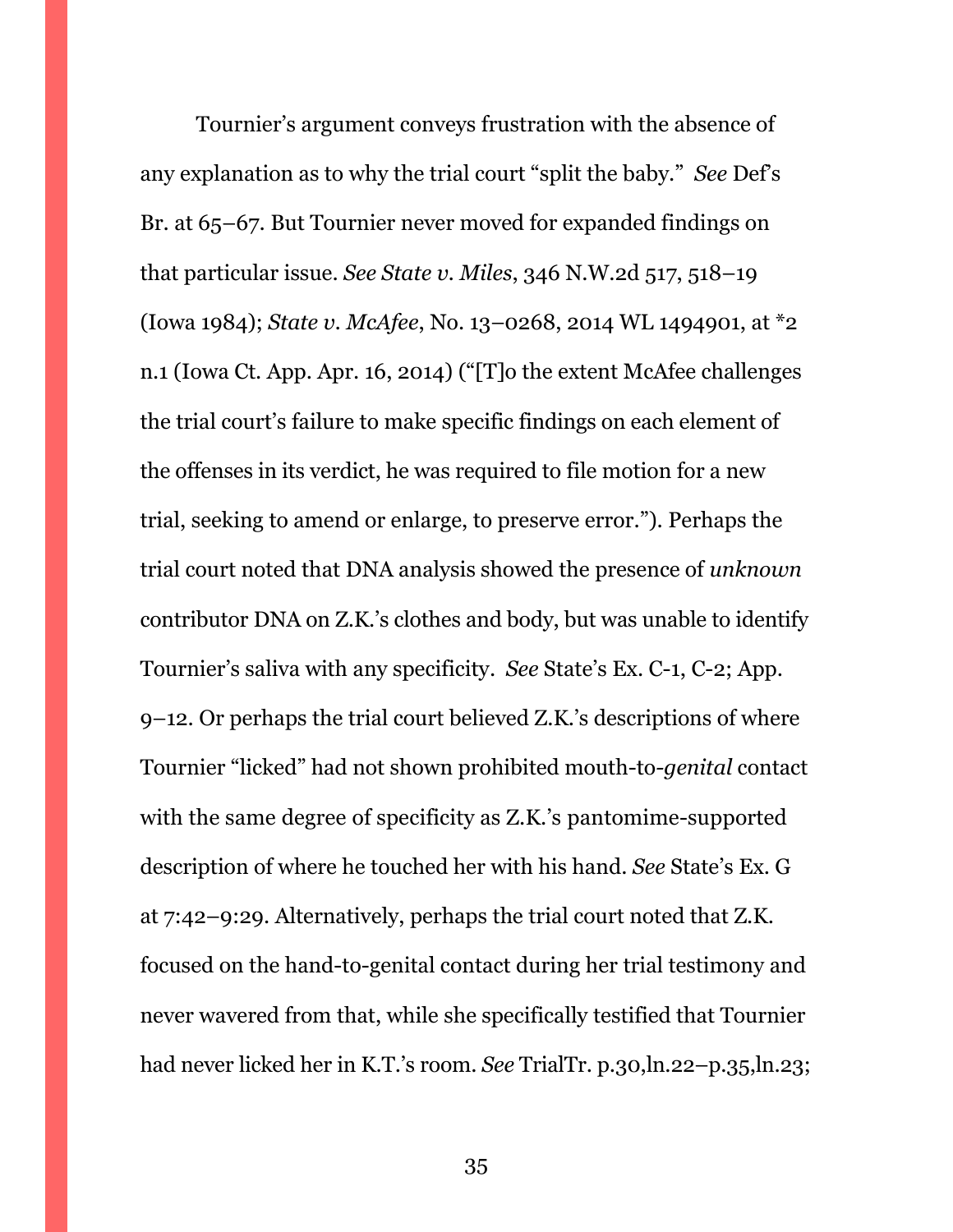TrialTr. p.56,ln.22–p.58,ln.5. While the State still believes Tournier committed both offenses as charged, the court's findings and verdict do not amount to an inherently nonsensical outcome and cannot be characterized as an abuse of discretion in evaluating the evidence.

Tournier also argues the trial court "considered evidence outside the record when it reached its conclusion." *See* Def's Br. at 68–69. But all fact-finders, whether jurors or judges, are required to apply their common sense and human experience to the facts and evidence adduced throughout the trial. *See, e.g.*, *State v. Hassan*, 128 N.W. 960, 966 (Iowa 1910) ("The idea sought to be conveyed is that a juror is not an artificial being, whose judgment is to be governed by technical and artificial rules, but that he is a man, and should, while acting as a juror, act as a man, exercising his reason, his intelligence, his everyday judgment and his common sense."). Indeed, the trial court's remarks make so much sense that Tournier needed to misrepresent them to attack them—the court never said and never implied that it "does not believe that young children can make credible sex abuse allegations or be competent witnesses." *See* Def's Br. at 68–69. Rather, the trial court pointed out that K.T., at four years old, would have been unlikely to understand the *significance* of what she observed—which means she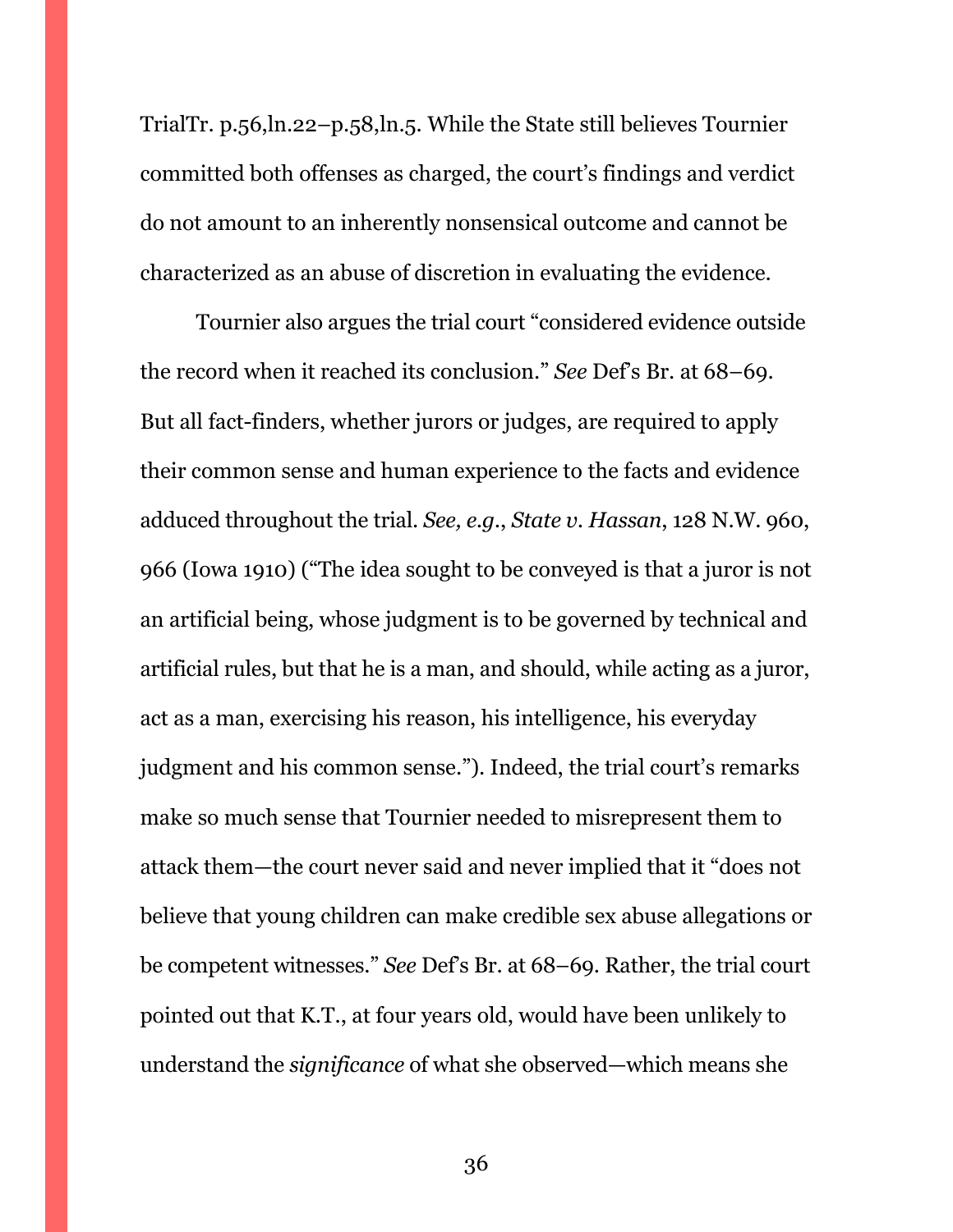would be unlikely to alert anyone else if she witnessed touching that amounted to sexual abuse and unlikely to remember useful details about that particular afternoon with any clarity, ten months later. *See*  Sent.Tr. p.12,ln.19–22. If K.T. *did* have a clear memory of that day, Tournier was free to provide an affidavit (or comparable offer of proof) to support his motion for new trial—but he did not, and the record is devoid of any material suggesting K.T.'s testimony (or the testimony of any other counterfactual witness Tournier mentioned during the hearing on his motion for new trial) would have had exculpatory value.

If such testimony would have mattered, Tournier will be able to advance a postconviction relief action that alleged his trial counsel was ineffective for failing to present that testimony during his trial. *See, e.g.*, *Ledezma v. State*, 626 N.W.2d 134, 148–49 (Iowa 2001). But Tournier cannot allege his trial was unfair because of evidence that he knew about and declined to present—especially when he also declined to provide *proof* of what that testimony would have been at the hearing on his motion for new trial. On the record available to this Court on direct appeal, there is no grounds for concluding that the trial court abused its broad discretion when it denied Tournier's motion for new trial and his request to re-open the trial record.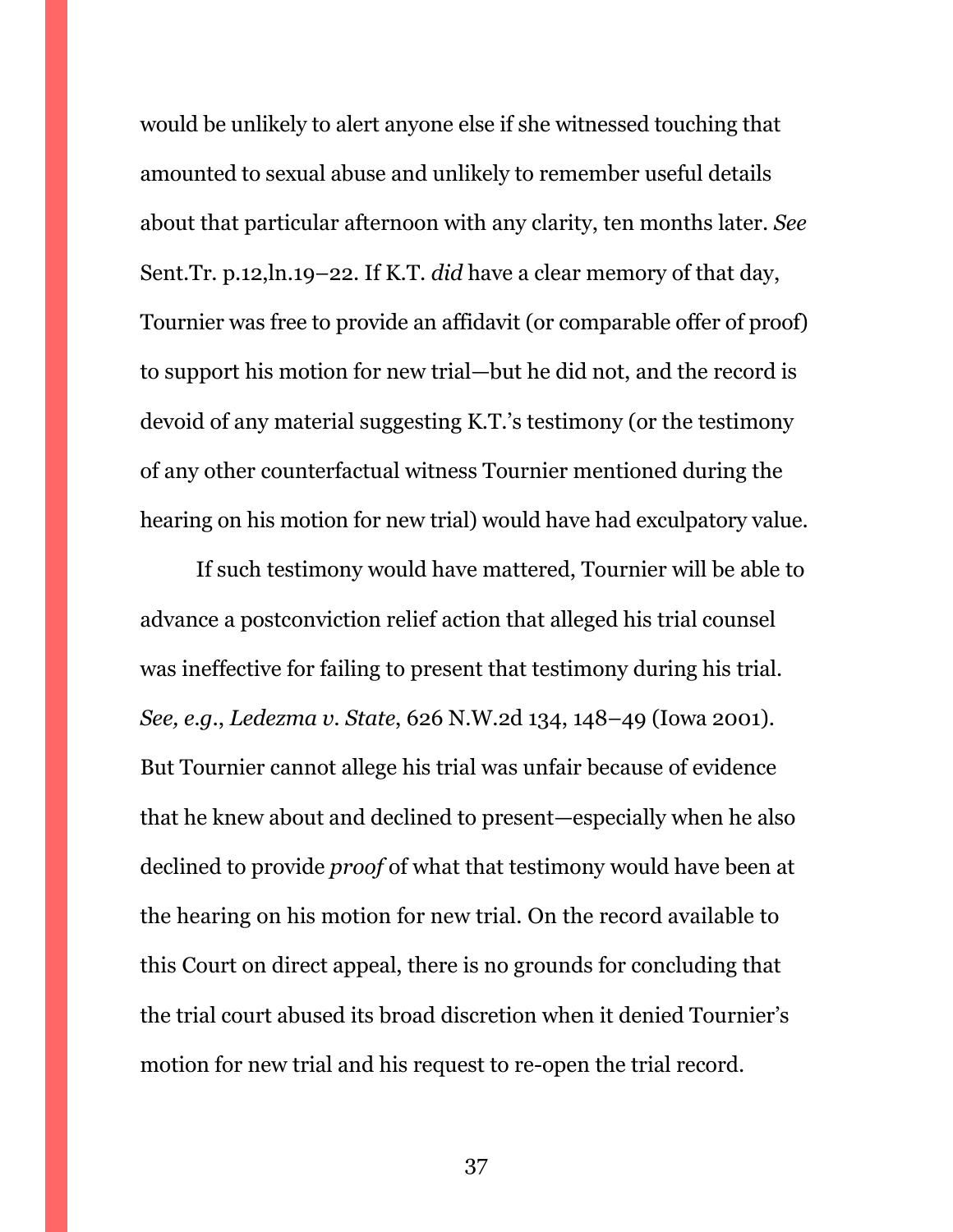## <span id="page-37-0"></span>**III. The Trial Court Would Need to Assess Tournier's Reasonable Ability to Pay Before Assessing Restitution for Jail Fees, But It Has Not Assessed Those Costs—So Tournier's Challenge Is Not Ripe.**

#### **Preservation of Error**

Tournier may challenge a procedurally defective sentencing order on direct appeal without preserving error by objecting below. *See, e.g.*, *State v. Thomas*, 520 N.W.2d 311, 313 (Iowa Ct. App. 1994).

### **Standard of Review**

A district court's restitution order is reviewed for errors at law. *State v. Jose*, 636 N.W.2d 38, 43 (Iowa 2001) (citing *State v. Watts*, 587 N.W.2d 750, 751 (Iowa 1998)). Constitutional issues are reviewed de novo. *State v. Dudley*, 766 N.W.2d 606, 626 (Iowa 2009).

#### **Merits**

Generally, "a court must determine a criminal defendant's ability to pay before entering an order requiring such defendant to pay criminal restitution pursuant to Iowa Code section 910.2." *See Goodrich v. State*, 608 N.W.2d 774, 776 (Iowa 2000). But Tournier clarifies that "the issue here is not about the Court failing to make the constitutional reasonable ability to pay determination, but whether the Court can make a determination on the Defendant's reasonable ability to pay when the amount is unknown." *See* Def's Br. at 75–77.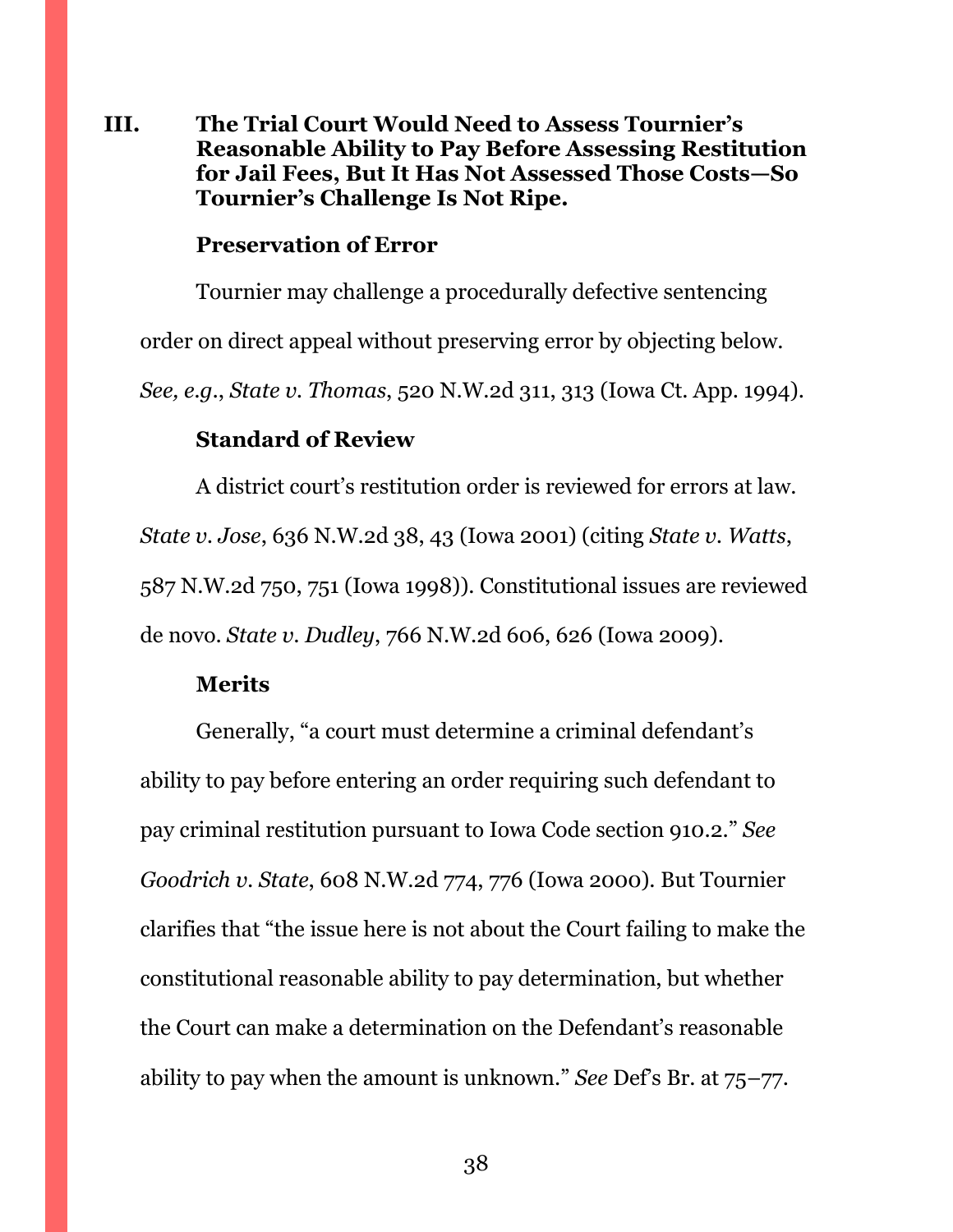He specifically refers to the jail fees under section 356.7, which were referenced in the sentencing court's order and which Tournier was "ordered to pay," in as-yet-indefinite amounts. *See* Sentencing Order  $(10/18/17)$  at 1; App. 20. Tournier is correct that the sheriff and/or municipality have not yet filed any request to have the amount of Tournier's jail fees included in his restitution obligations, pursuant to section 356.7(2)(i). *See* Def's Br. at 74 (citing Iowa Code § 356.7). Alternatively, "[t]he sheriff or municipality may choose to enforce the claim in the manner provided in chapter 626." Iowa Code § 356.7(3); *see also State v. Abrahamson*, 696 N.W.2d 589, 591 (Iowa 2005). Because jail room-and-board fees have not yet been included in any plan of restitution, any finding that Tournier is reasonably able to pay those fees would be premature. *See State v. Campbell*, No. 15–1181, 2016 WL 4543763, at \*3–4 & n.5 (Iowa Ct. App. Aug. 31, 2016) (noting "the sentencing court made an affirmative finding of Campbell's ability to pay without knowing the total amount—or a reasonable estimate of the restitution owed," which was "troubling" to the court because "logically, the amount of victim restitution ordered could affect a defendant's reasonable ability to pay attorney fees and court costs"). And yet, there is no request for those fees—so the issue is not ripe.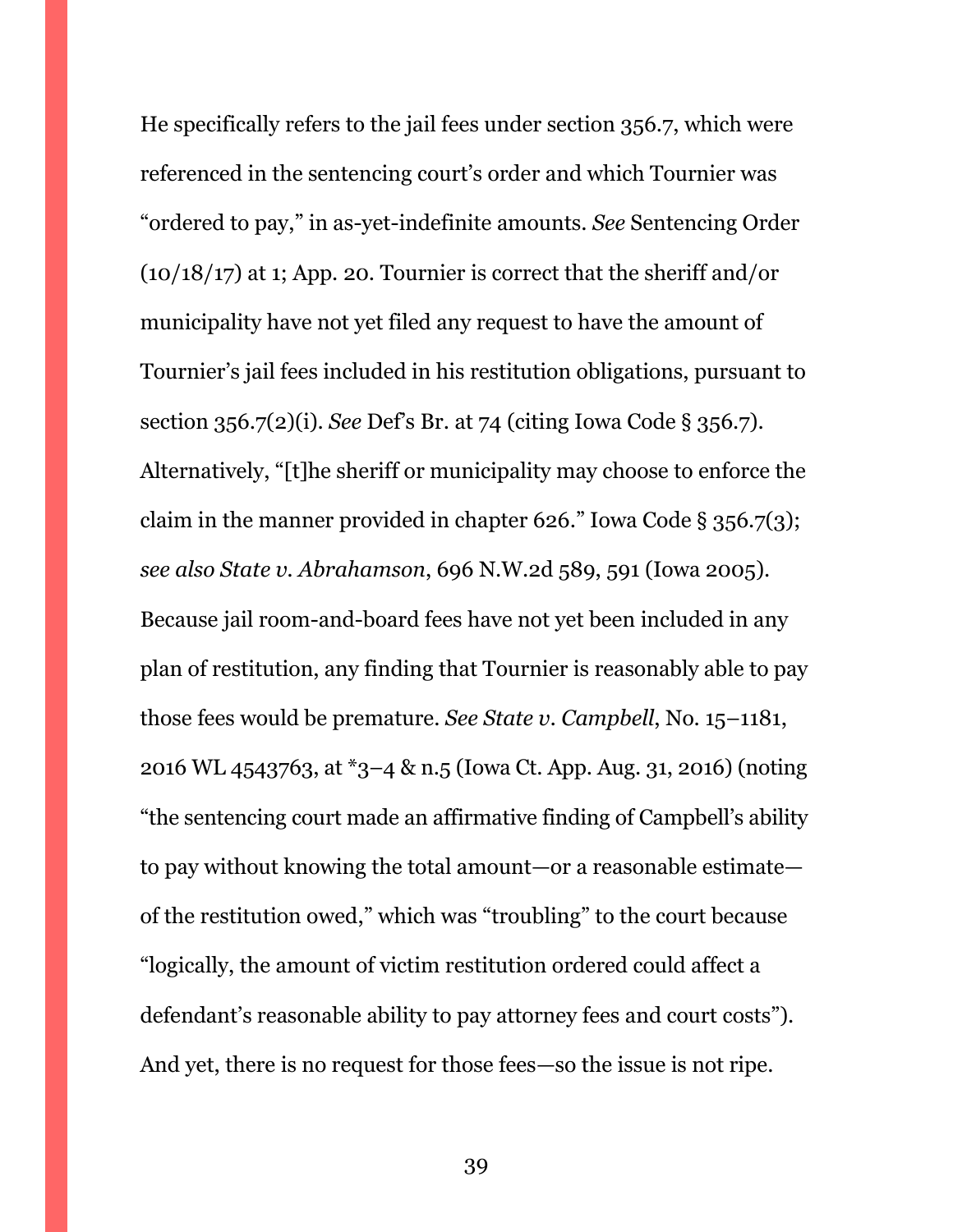This means that *Jackson* and *Swartz* control this challenge. In each of those cases, a defendant challenged the sentencing court's failure to make a determination regarding "reasonable ability to pay" before entering a temporary restitution order—and, in both cases, the challenge was dismissed because it had been brought prematurely.

First, it does not appear in the present case that the plan of restitution contemplated by Iowa Code section 910.3 was complete at the time the notice of appeal was filed. Until this is done, the court is not required to give consideration to the defendant's ability to pay. . . . Second, Iowa Code section 910.7 permits an offender who is dissatisfied with the amount of restitution required by the plan to petition the district court for a modification. Unless that remedy has been exhausted, we have no basis for reviewing the issue in this court.

*State v. Jackson*, 601 N.W.2d 354, 357 (Iowa 1999) (citing *State v. Swartz*, 601 N.W.2d 348, 354 (Iowa 1999). If a request for jail fees is ever filed for inclusion in a modified restitution order, Tournier will be entitled to a determination of his reasonable ability to pay them. But until then, the challenged language in the sentencing order has no real effect, and this dispute is "merely hypothetical or speculative." *See State v. Tripp*, 776 N.W.2d 855, 858–59 (Iowa 2010) (citing *State v. Wade*, 757 N.W.2d 618, 626–27 (Iowa 2008)). Therefore, Tournier's challenge is not ripe and this Court should decline to consider it.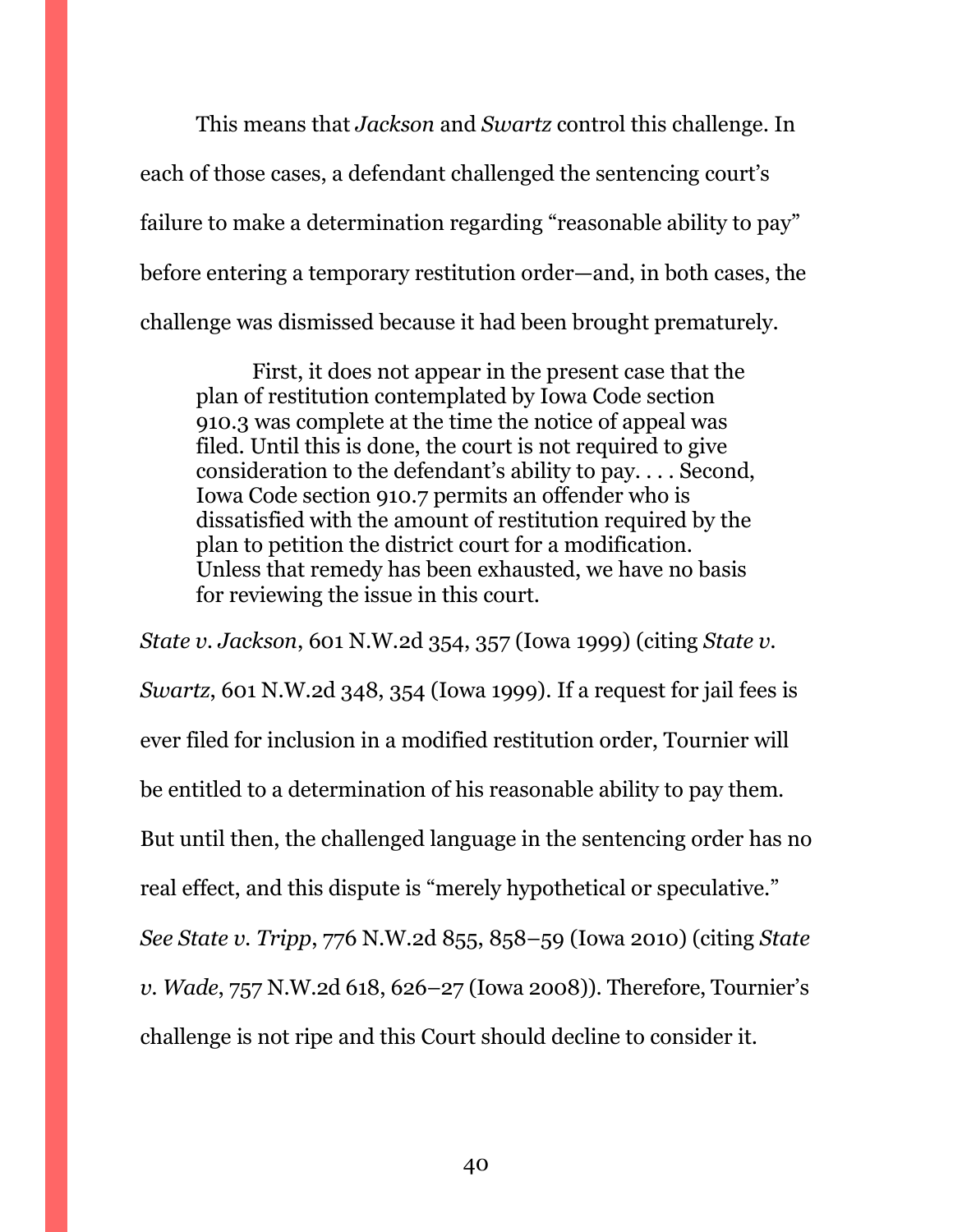## **CONCLUSION**

<span id="page-40-0"></span>The State respectfully requests that this Court affirm Tournier's conviction and sentence.

## **REQUEST FOR NONORAL SUBMISSION**

<span id="page-40-1"></span>This case should be set for nonoral submission. In the event

argument is scheduled, the State asks to be heard.

Respectfully submitted,

THOMAS J. MILLER Attorney General of Iowa

\_\_ \_\_\_\_\_\_\_\_\_\_\_\_\_\_\_\_\_\_\_\_\_

**LOUIS S. SLOVEN** Assistant Attorney General Hoover State Office Bldg., 2nd Fl. Des Moines, Iowa 50319 (515) 281-5976 [Louie.Sloven@ag.iowa.gov](mailto:Louie.Sloven@ag.iowa.gov)